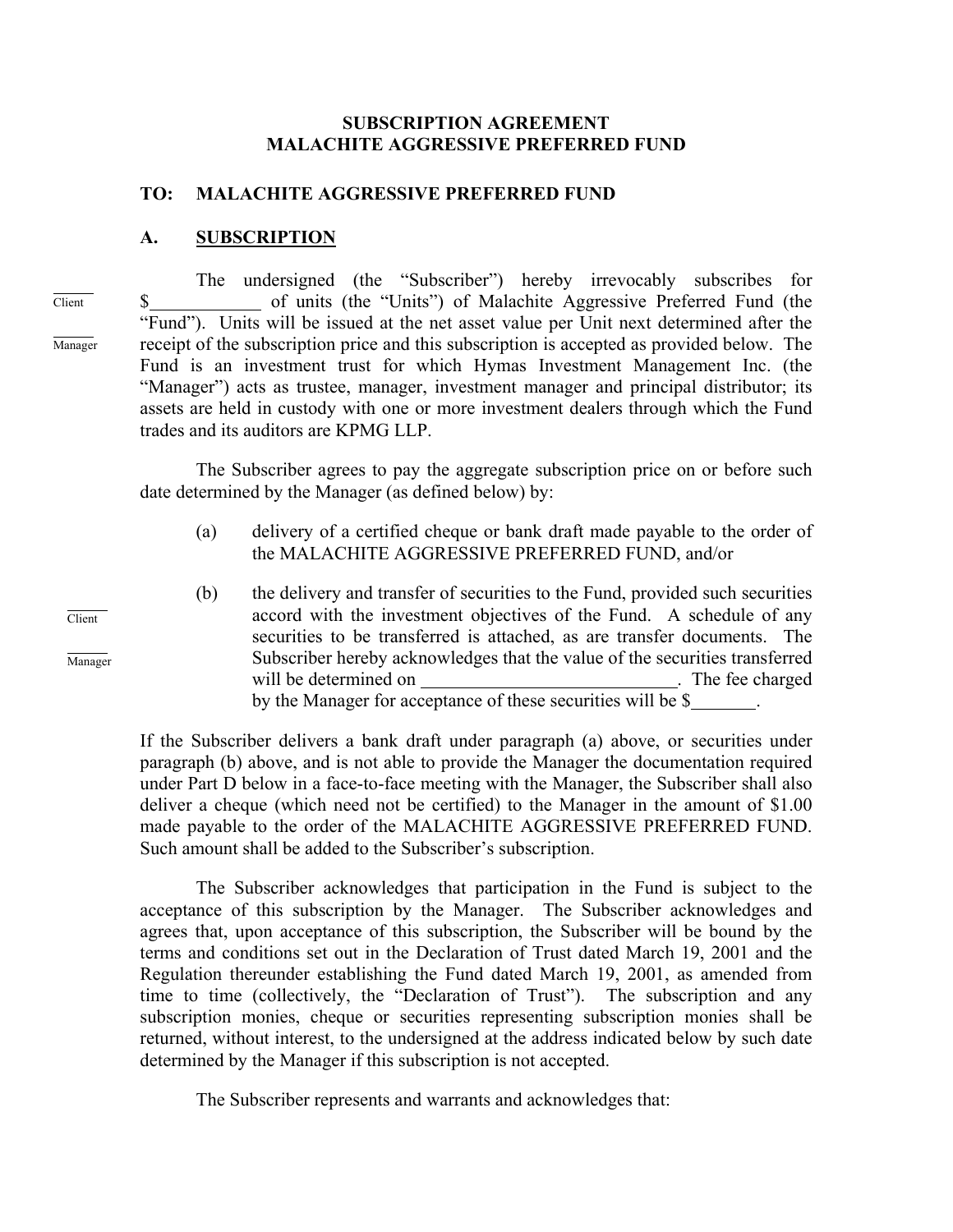- (a) the Subscriber has the capacity and competence or, if a corporation, has the necessary capacity and corporate authority, to execute this subscription;
- (b) the Subscriber is resident in the jurisdiction set out on the execution page hereof and such address is ordinary the residence or place of business of the Subscriber and the Subscriber was not offered the Units and did not execute this subscription agreement in any other jurisdiction;
- (c) the Subscriber is acquiring the Units as principal for the Subscriber's own account, to be held for investment purposes only and not for the benefit of any other person and not with a view to resale or distribution of any or all of the Units, and no person other than the Subscriber is authorized to give instructions to the Fund or the Manager concerning the Units;
- (d) if the Subscriber is a corporation or a syndicate, partnership, trust, investment club or other unincorporated organization, the Subscriber was not created, nor is it being used, solely to purchase or hold securities as an accredited investor described in paragraph (m) of the definition of such term in National Instrument 45-106 *Prospectus Exemptions* ("NI 45-  $106"$ ;
- (e) the Subscriber has not received or reviewed any material which appears or purports to describe the business and affairs of the Fund that has been prepared primarily for delivery to and review by the Subscriber so as to assist the Subscriber to make an investment decision relating to the Units;
- (f) the Subscriber has such knowledge and experience in financial and business affairs as to be capable of evaluating the merits and risks of the investment hereunder in the Units and is able to bear the economic risk of loss of such investment;
- (g) in addition to the risk acknowledgement forming part of Form 45-106F9 attached as Appendix A, and the risk disclosure in the Fund's financial statements, the Subscriber has read and understood the risk disclosure regarding the Fund set out in Appendix F and accepts that an investment in the Fund involves such risks;
- (h) the Subscriber has obtained such professional advice and made such independent investigation of this investment as the Subscriber deems appropriate in reaching the decision to invest;
- (i) the decision to enter into this subscription and to purchase the Units is based solely upon the Subscriber's own investigations and the Subscriber has not relied on any representations and warranties or information (oral or written) other than as set forth herein;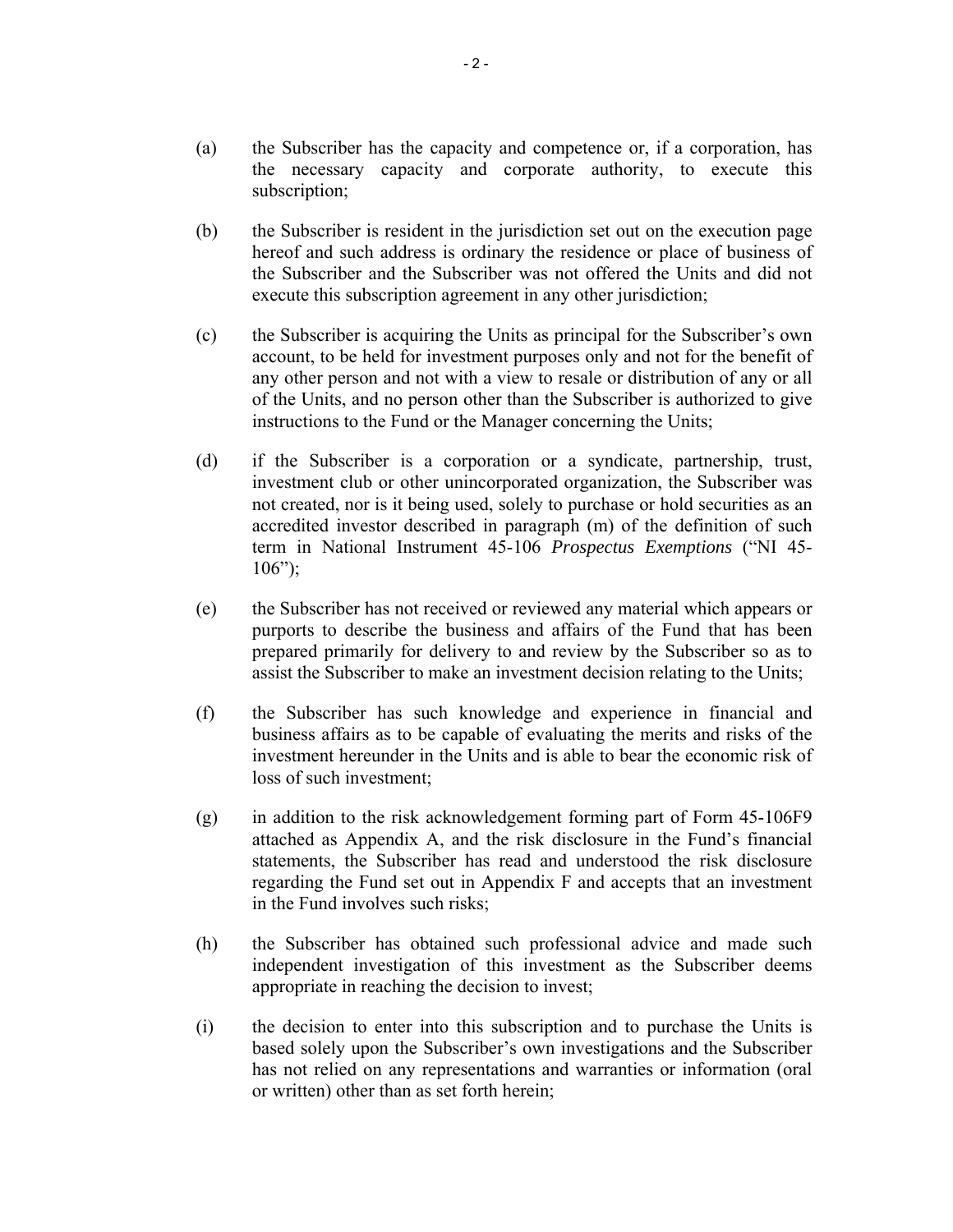- (j) the Units have not been qualified by way of prospectus in any jurisdiction in Canada under Canadian securities legislation and, accordingly, the Subscriber is restricted from using certain civil remedies otherwise available, the Subscriber may not receive information that would otherwise be required to be provided, and the Fund is relieved from certain reporting and other obligations that would otherwise apply;
- (k) the Subscriber will not be able to resell the Units until expiry of the applicable hold period under applicable Canadian securities laws except in accordance with limited exemptions and compliance with other requirements of applicable law, and the Subscriber (and not the Fund or the Manager) is responsible for compliance with such applicable resale restrictions or hold periods and will comply with all relevant securities laws in connection with any resale of the Units;
- (l) by purchasing securities, the Subscriber acknowledges that the Fund and its agents and advisers including the Manager may each collect, use and disclose his, her or its name and other specified personally identifiable information ("Information"), including the amount of securities purchased, for purposes of meeting legal, regulatory and audit requirements and as otherwise permitted or required by law or regulation. The Subscriber acknowledges (i) that Information concerning the Subscriber will be disclosed to the applicable Canadian securities regulatory authority and may become available to the public in accordance with the requirements of applicable securities and freedom of information laws; (ii) the Information is being collected indirectly by the applicable Canadian securities regulatory authority under the authority granted to it in securities legislation; and (iii) the Information is being collected for the purposes of the administration and enforcement of the applicable securities legislation; and by purchasing the Units, the Subscriber shall be deemed to have authorized such indirect collection of personal information by the relevant Canadian securities regulatory authorities. Questions about such indirect collection of Information should be directed to the Canadian securities regulatory authority in the Subscriber's local jurisdiction. Contact information is set out in Exhibit 1; and
- (m) the opening of an account with the Manager and purchasing Units of the Fund in such account is being done solely for investment purposes.

The representations, warranties, covenants and acknowledgments of the Subscriber contained in this Subscription Agreement shall survive the completion of the purchase and sale of the Units and shall apply to any subsequent purchase of Units by the Subscriber.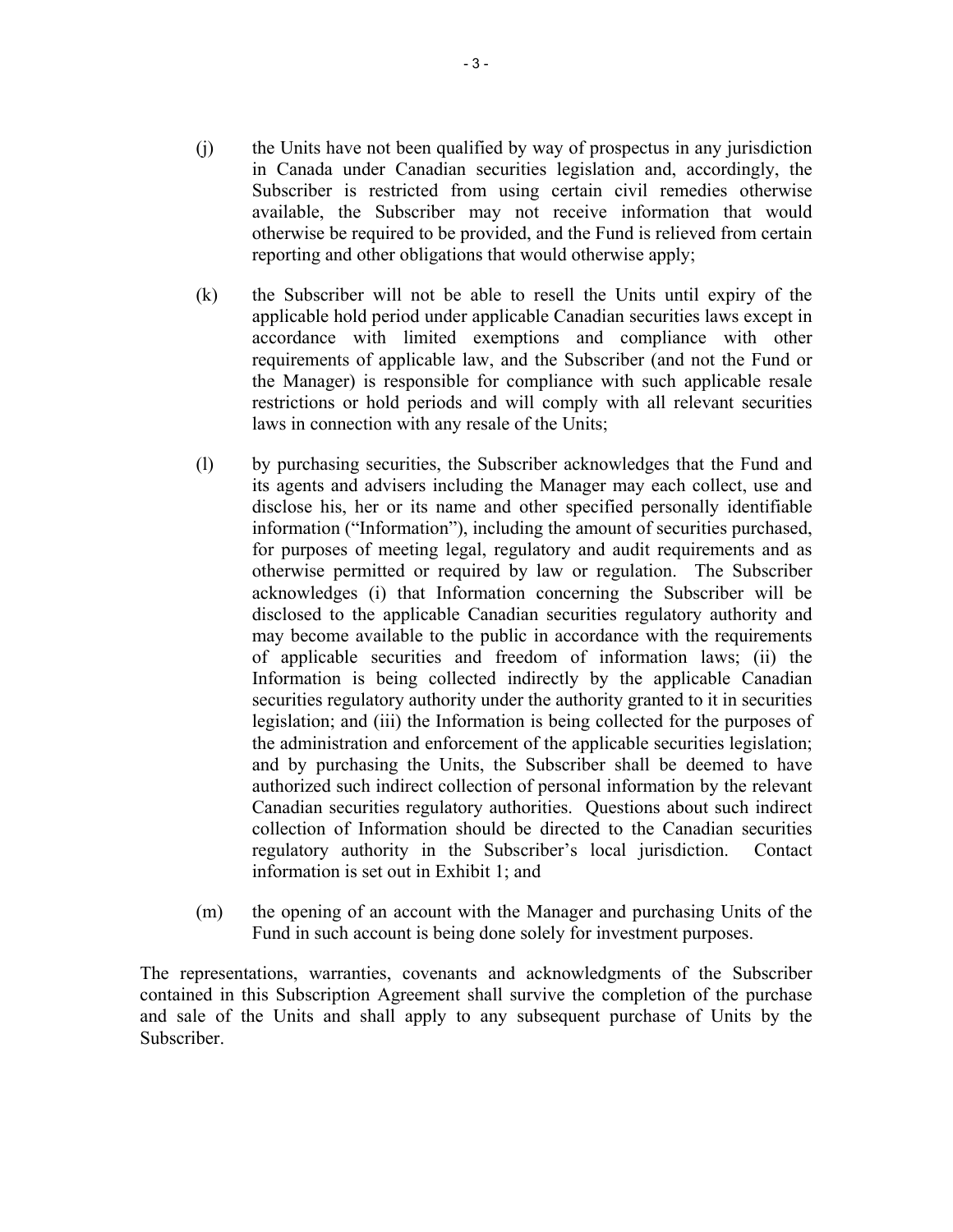If the Subscriber is an individual with financial assets of less than \$5,000,000, the Subscriber must complete a Form 45-106F9 attached as Appendix A to this Subscription Agreement.

The Subscriber hereby acknowledges that (**please initial all that apply**):

| Accredited Investor – Paragraph (j) of section 1.1 of NI 45-106: I am an<br>individual who, alone, or jointly with my spouse, beneficially own financial<br>assets having an aggregate realizable value that before taxes but net of any<br>related liabilities exceeds (please check the applicable box)                                                                                                                                                                                                                                                                          |  |  |  |
|------------------------------------------------------------------------------------------------------------------------------------------------------------------------------------------------------------------------------------------------------------------------------------------------------------------------------------------------------------------------------------------------------------------------------------------------------------------------------------------------------------------------------------------------------------------------------------|--|--|--|
| \$1.0 million;<br>$\Box$                                                                                                                                                                                                                                                                                                                                                                                                                                                                                                                                                           |  |  |  |
| \$5.0 million;*<br>$\Box$                                                                                                                                                                                                                                                                                                                                                                                                                                                                                                                                                          |  |  |  |
| Financial assets are cash, securities, insurance contracts, deposits or<br>evidences of indebtedness that are not securities for purposes of securities<br>legislation (and, specifically, the Subscriber acknowledges that for purposes<br>of making this calculation, the Subscriber's personal residence or other real<br>estate owned by the Subscriber and the value of any pension of which the<br>Subscriber is a beneficiary is not a financial asset).                                                                                                                    |  |  |  |
| A "spouse" is (a) an individual who is married to another individual and is<br>not living separate and apart within the meaning of the Divorce Act (Canada)<br>from the other individual; (b) an individual who is living with another<br>individual in a marriage-like relationship, including a marriage-like<br>relationship between individuals of the same gender; and an individual<br>resident in Alberta who is referred to in paragraph (a) or (b) or who is an<br>adult independent partner within the meaning of the Adults Independent<br>Relationships Act (Alberta). |  |  |  |
| Accredited Investor – Paragraph $(j.1)$ of section 1.1 of NI 45-106: I am an<br>individual who beneficially owns financial assets having an aggregate<br>realizable value that, before taxes but net of any related liabilities, exceeds<br>\$5,000,000.                                                                                                                                                                                                                                                                                                                           |  |  |  |
| Financial assets are cash, securities, insurance contracts, deposits or<br>evidences of indebtedness that are not securities for purposes of securities<br>legislation (and, specifically, the Subscriber acknowledges that for purposes<br>of making this calculation, the Subscriber's personal residence or other real<br>estate owned by the Subscriber and the value of any pension of which the<br>Subscriber is a beneficiary is not a financial asset).                                                                                                                    |  |  |  |
| Accredited Investor – Paragraph (k) of section 1.1 of NI 45-106: I am an<br>individual whose net income exceeded \$200,000 in each of the two most<br>recent years, or whose joint net income with my spouse exceeded \$300,000                                                                                                                                                                                                                                                                                                                                                    |  |  |  |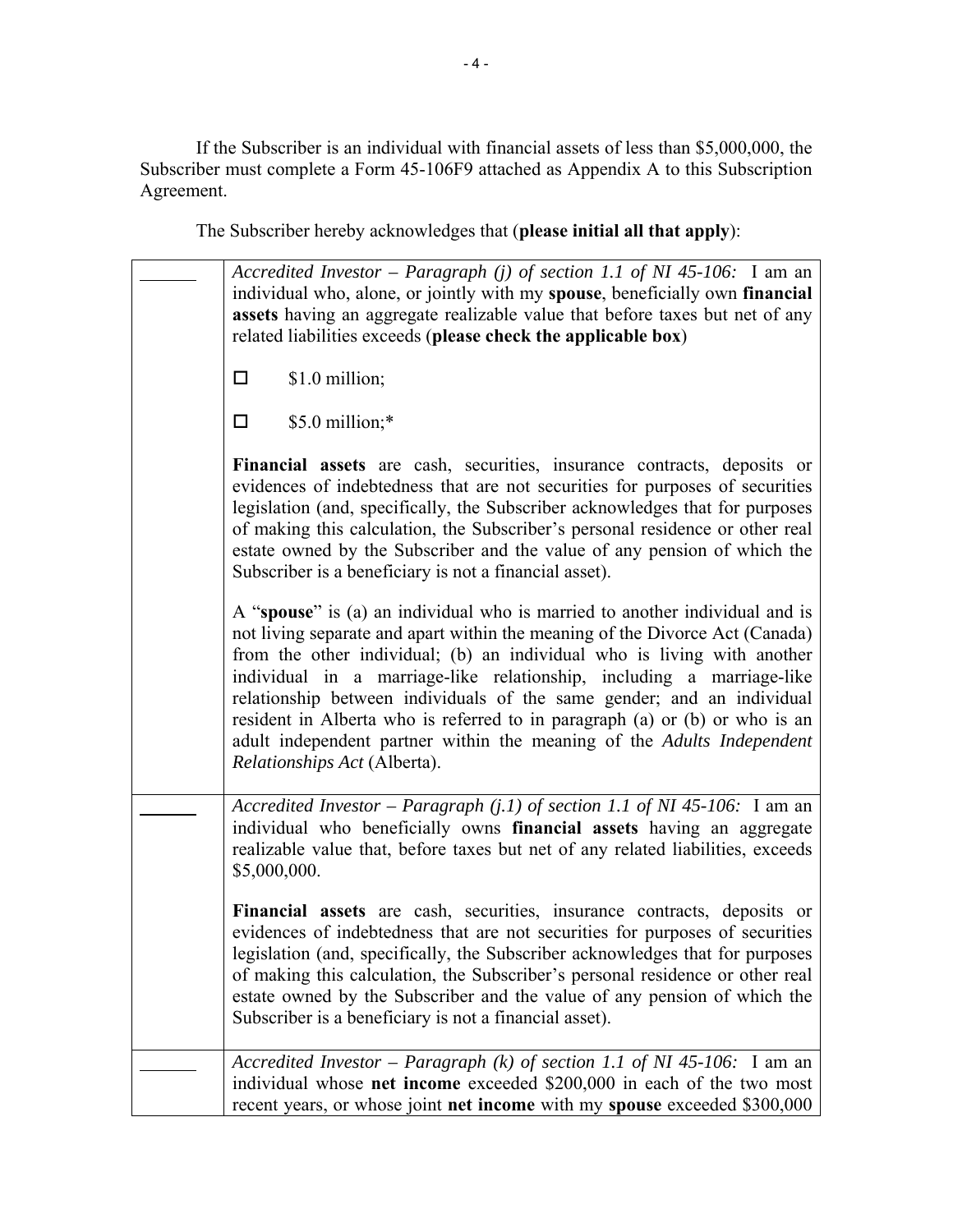| in each of those years, and have, in either case, a reasonable expectation of<br>exceeding the same net income level in the current calendar year.                                                                                                                                                                                                                                                                                                                                                                                                                                        |
|-------------------------------------------------------------------------------------------------------------------------------------------------------------------------------------------------------------------------------------------------------------------------------------------------------------------------------------------------------------------------------------------------------------------------------------------------------------------------------------------------------------------------------------------------------------------------------------------|
| "Net income", for an individual, is as shown on that individual's income tax<br>return.                                                                                                                                                                                                                                                                                                                                                                                                                                                                                                   |
| A "spouse" is (a) an individual who is married to another individual and is<br>not living separate and apart within the meaning of the <i>Divorce Act</i> (Canada)<br>from the other individual; (b) an individual who is living with another<br>individual in a marriage-like relationship, including a marriage-like<br>relationship between individuals of the same gender; and an individual<br>resident in Alberta who is referred to in paragraph (a) or (b) or who is an<br>adult independent partner within the meaning of the Adults Independent<br>Relationships Act (Alberta). |
| Accredited Investor - Paragraph (1) of section 1.1 of NI 45-106: $\overline{I}$ am an<br>individual who, alone or with a spouse, has net assets of at least \$5,000,000.                                                                                                                                                                                                                                                                                                                                                                                                                  |
| "Net assets" are total assets (including real estate) minus total liabilities<br>The value attributed to assets should reasonably reflect their<br>(debt).<br>estimated fair value. Income tax should be considered a liability if the<br>obligation to pay is outstanding at the time the calculation of net assets is<br>made or would be outstanding when the purchase of Units is to be<br>completed.                                                                                                                                                                                 |
| A "spouse" is (a) an individual who is married to another individual and is<br>not living separate and apart within the meaning of the Divorce Act (Canada)<br>from the other individual; (b) an individual who is living with another<br>individual in a marriage-like relationship, including a marriage-like<br>relationship between individuals of the same gender; and an individual<br>resident in Alberta who is referred to in paragraph (a) or (b) or who is an<br>adult independent partner within the meaning of the Adults Independent<br>Relationships Act (Alberta).        |
| Accredited Investor – Paragraph $(m)$ of section 1.1 of NI 45-106: It is a<br>company, limited partnership, limited liability partnership, trust or estate,<br>other than a mutual fund or non-redeemable investment fund, that had net<br>assets of at least ( <i>please check the applicable box</i> )                                                                                                                                                                                                                                                                                  |
| \$5.0 million;<br>□                                                                                                                                                                                                                                                                                                                                                                                                                                                                                                                                                                       |
| $$25.0$ million;*<br>□                                                                                                                                                                                                                                                                                                                                                                                                                                                                                                                                                                    |
| shown on its most recently prepared financial statements dated<br>as<br>(copy attached).                                                                                                                                                                                                                                                                                                                                                                                                                                                                                                  |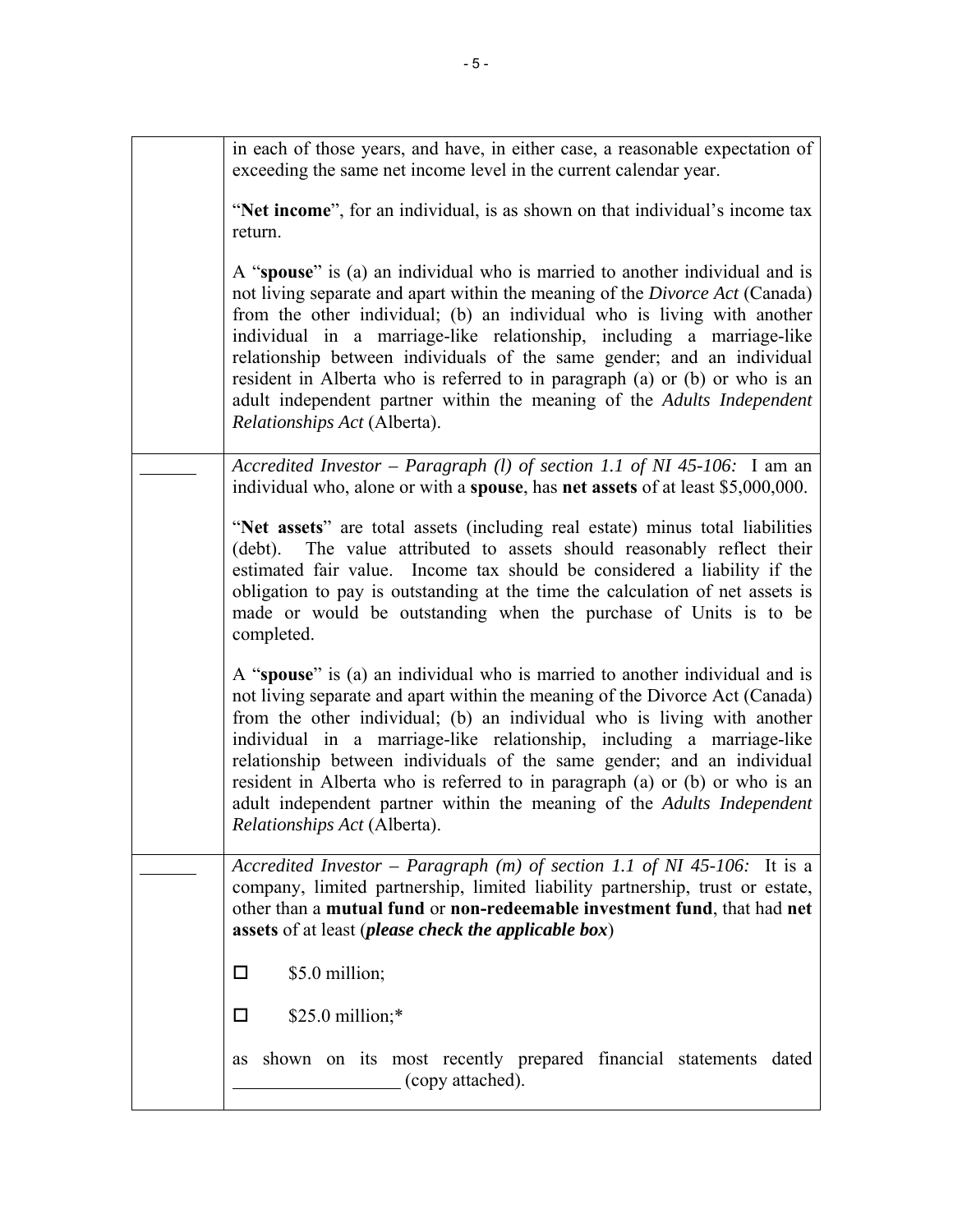|  | "Net assets" are total assets (including real estate) minus total liabilities<br>The value attributed to assets should reasonably reflect their<br>(debt).<br>estimated fair value. Income tax should be considered a liability if the<br>obligation to pay is outstanding at the time the calculation of net assets is<br>made or would be outstanding when the purchase of Units is to be<br>completed.                                                                                                                                                                                                                                                                                                                                                                                                                                                                                                                                                                                                                                                                                                               |
|--|-------------------------------------------------------------------------------------------------------------------------------------------------------------------------------------------------------------------------------------------------------------------------------------------------------------------------------------------------------------------------------------------------------------------------------------------------------------------------------------------------------------------------------------------------------------------------------------------------------------------------------------------------------------------------------------------------------------------------------------------------------------------------------------------------------------------------------------------------------------------------------------------------------------------------------------------------------------------------------------------------------------------------------------------------------------------------------------------------------------------------|
|  | A "mutual fund" is an issuer whose primary purpose is to invest monies<br>provided by securityholders and whose securities entitle the holder to receive<br>on demand, or within a specified period of time after demand, an amount<br>computed by reference to the value of a proportionate interest in the whole or<br>in part of the net assets, including a separate fund or trust account, of the<br>A "non-redeemable investment fund" is any issuer (a) whose<br>issuer.<br>primary purpose is to invest monies provided by security holders, and (b) that<br>does not invest (i) for the purpose of exercising or seeking to exercise control<br>of an issuer, other than an issuer which is a mutual fund or a non-redeemable<br>investment fund, or (ii) for the purpose of being actively involved in the<br>management of any issuer in which it invests, other than an issuer that is a<br>mutual fund or a non-redeemable investment fund.                                                                                                                                                                |
|  | Accredited Investor - Paragraph (r) of section 1.1 of NI 45-106: It is a<br>registered charity under the <i>Income Tax Act</i> (Canada) that, in respect of the<br>purchase of the Units, has obtained advice from an eligibility adviser or<br>from an adviser registered under the securities legislation of the jurisdiction<br>of the registered charity to give advice on the Units.*                                                                                                                                                                                                                                                                                                                                                                                                                                                                                                                                                                                                                                                                                                                              |
|  | An "eligibility adviser" is (a) a person that is registered as an investment<br>dealer and authorized to give advice with respect to the type of security being<br>distributed, and (b) in Saskatchewan or Manitoba, also means a lawyer who<br>is a practicing member in good standing with a law society of a jurisdiction<br>of Canada or a public accountant who is a member in good standing of an<br>institute or association of chartered accountants, certified general accountants<br>or certified management accountants in a jurisdiction of Canada, provided<br>that the lawyer or public accountant (i) does not have a professional, business<br>or personal relationship with the issuer or any of its directors, executive<br>officers, founders or control persons, and (ii) has not acted for or been<br>retained personally or otherwise as an employee, executive officer, director,<br>associate or partner of a person or company that has acted for or been<br>retained by the issuer or any of its directors, executive officers, founders or<br>control persons within the previous 12 months. |
|  | A "jurisdiction" is a province or territory of Canada.                                                                                                                                                                                                                                                                                                                                                                                                                                                                                                                                                                                                                                                                                                                                                                                                                                                                                                                                                                                                                                                                  |
|  | Accredited Investor - Paragraph (i) of section 1.1 of NI 45-106:<br>It is a<br>pension fund that is regulated by either the Office of the Superintendent of<br>Financial Institutions (Canada) or a provincial pension commission or similar                                                                                                                                                                                                                                                                                                                                                                                                                                                                                                                                                                                                                                                                                                                                                                                                                                                                            |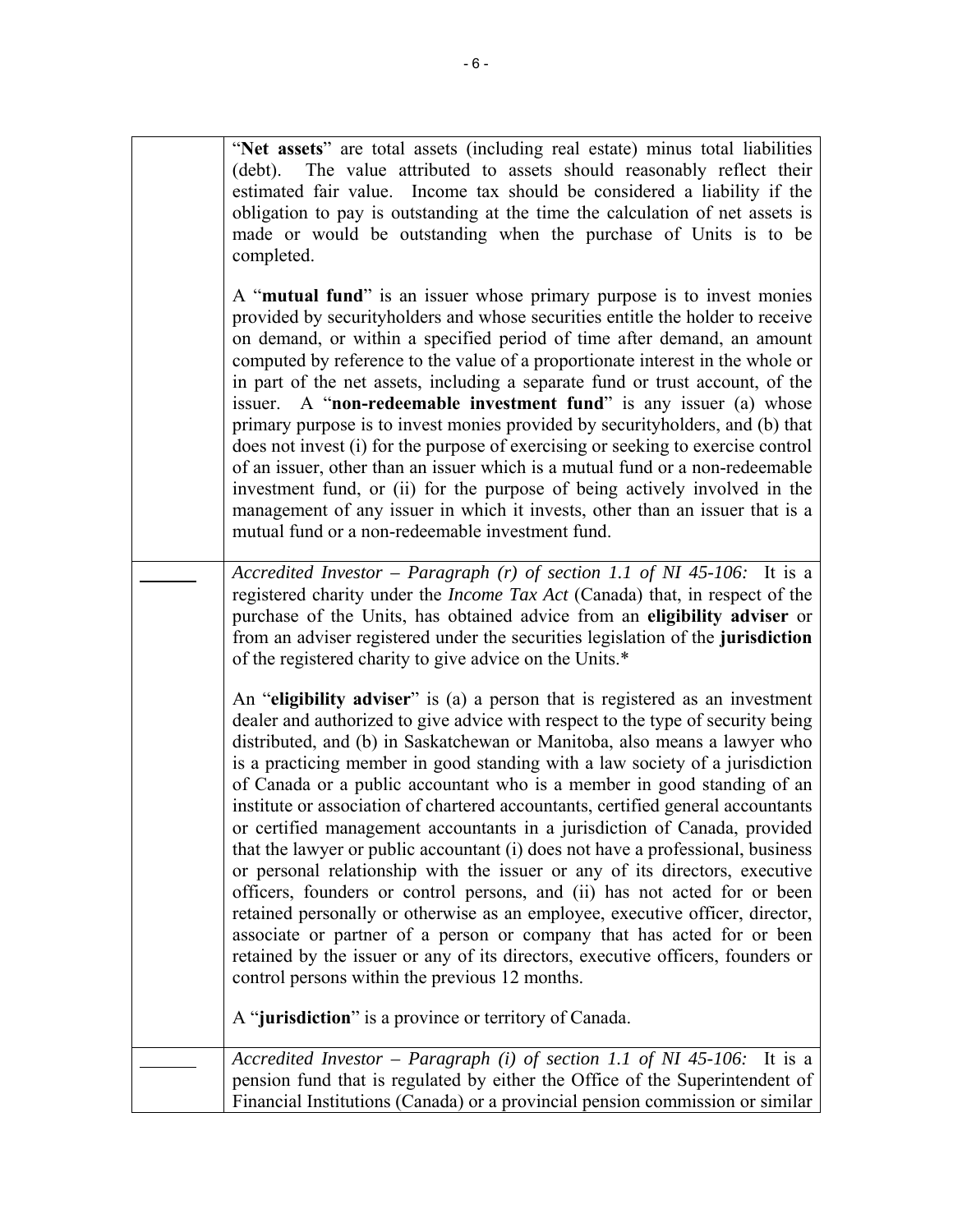| regulatory authority of a jurisdiction.*                                                                                                                                         |
|----------------------------------------------------------------------------------------------------------------------------------------------------------------------------------|
| A "jurisdiction" is a province or territory of Canada.                                                                                                                           |
| Accredited Investor – Other. The Subscriber is an accredited investor under<br>paragraph of section 1.1 of Ni 45-106.                                                            |
| Minimum Purchase Exemption under Section 2.10 of NI 45-106: It is not an<br>individual and the Units purchased have an aggregate acquisition cost of not<br>less than \$150,000. |

The Subscriber acknowledges that the representations, warranties and covenants made by the Subscriber in this Subscription Agreement are made with the intent that they may be relied upon by the Fund and the Manager and their respective counsel to, among other things, determine the Subscriber's eligibility to purchase the Units, including without limitation the availability of exemptions from the prospectus requirements of applicable Canadian securities laws in connection with the issuance of the Units to the Subscriber.

If the Subscriber is a permitted client, within the meaning of such term in NI 31- 103 *Registration Requirements, Exemptions and Ongoing Registrant Obligations* ("NI 31-103") [as indicated by the "\*" above], the Subscriber hereby waives and releases the Manager from any obligation to conduct, pursuant to section 13.3(4) of NI 31-103, a suitability review with respect to the Subscriber's investment in the Fund. The Subscriber, if a permitted client and not an individual, acknowledges that the relationship disclosure information otherwise required by section 14.2 of NI 31-103, the pre-trade disclosure of charges otherwise required by section 14.2.1 of NI 31-103, the additional statements otherwise required by section 14.14.1 of NI 31-103, the position cost information otherwise required by section 14.14.2 of NI 31-103 and the report on charges otherwise required by section 14.18 of NI 31-103 will not be provided; and that the complaint resolution process set out in Division 5 of Part 13 of NI 31-103 will not apply to the Subscriber.

# **B. FEES**

The Subscriber understands and agrees that they will pay a management fee to the Manager in respect of their investment in Units of the Fund. The management fee will be calculated quarterly in arrears, commencing with the first calendar quarter following the acquisition of Units of the Fund by the Subscriber. Fees will be calculated in accordance with the following schedule, based on the average value of the Units of the Fund held by the Subscriber during the period measured:

| On the first: $$500,000$ | Rate charged: 1% per annum    |
|--------------------------|-------------------------------|
| On the next: $$500,000$  | Rate charged: 0.75% per annum |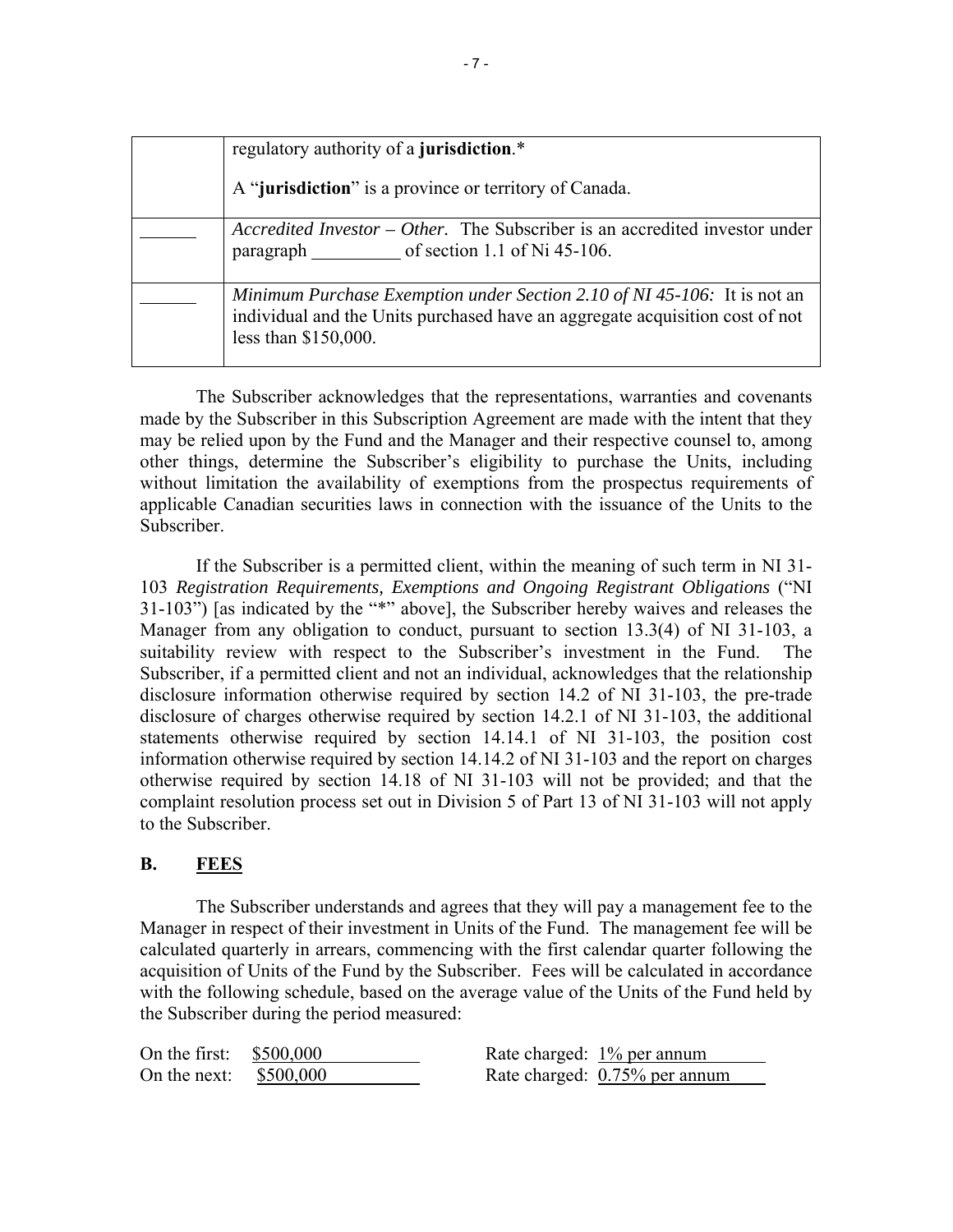On the balance: Rate charged: 0.5% per annum

Fees are subject to GST or HST, depending upon the province in which the Subscriber resides. The Manager will provide the Subscriber with an invoice (the "Invoice") for the management fee as they are calculated.

The Subscriber shall pay the management fee as follows (**initial one**):

(*initial here*) The Subscriber hereby authorizes the Manager to pay the management fee through redemption of Units of the Fund on the final valuation date of the period. Such redemptions shall not be subject to redemption fees. No further instructions to the Manager are required for such redemptions to be processed.

 $\overline{a}$ Manager

OR

\_\_\_\_\_\_\_\_\_\_ (*initial here*) The Subscriber shall pay the fees by cheque payable to the Manager upon receipt of the Invoice.

The Subscriber acknowledges that such management fees may not be deductible for tax purposes and that the redemption of Fund units to pay such management fees may have tax implications for the Subscriber.

The Subscriber further acknowledges a 1.0% redemption fee will be charged by the Fund on redemptions of Units of the Fund held for less than one year. Redemption fees will not be charged on Units purchased through the automatic reinvestment of distributions made by the Fund or on the redemption of Units to satisfy the management fee payable hereunder. In the event of partial redemption of Units, Units not liable for redemption fees will be considered to have been redeemed first.

In the event that redemptions by a Subscriber results in the Subscriber's investment in the Fund being less than the greater of (i) \$50,000 or (ii) the management fee accrued hereunder, the Manager may, and the Subscriber hereby authorizes the Manager to, (a) redeem the remaining Units in the Fund, and/or (b) deduct the management fees from the proceeds directed to the Subscriber.

#### **C. DISTRIBUTIONS**

Distributions by the Fund shall automatically be reinvested in additional Units of the Fund, unless the Subscriber provides alternate written instructions to the Manager prior to the close of business on the relevant valuation date. The Subscriber's current instructions regarding the disposition of distributions by the Fund are as follows (*please initial as appropriate*):

| Capital Gains   | Re-invest | Forward to Client |
|-----------------|-----------|-------------------|
| Dividend Income | Re-invest | Forward to Client |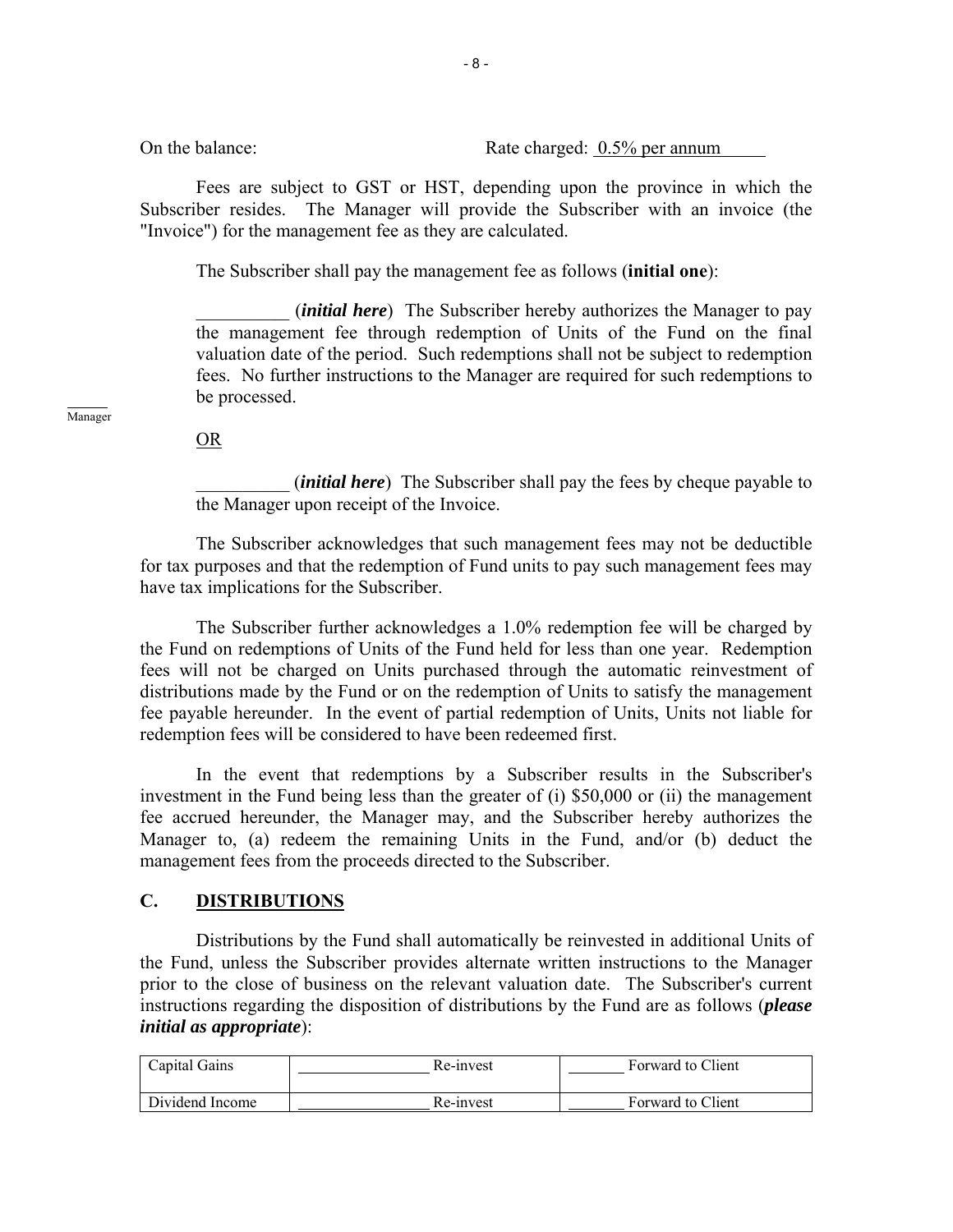| Interest Income | Re-invest | Forward to Client |
|-----------------|-----------|-------------------|
|                 |           |                   |

These instructions may be changed prior to the close of business on any valuation date on which a distribution is expected.

# **D.1. ABOUT YOU – INDIVIDUAL ACCOUNT HOLDER**

#### $\square \ \text{Mr.} \quad \square \ \text{Mrs.} \quad \square \ \text{Miss} \quad \square \ \text{Ms.} \quad \square \ \text{Dr.}$

|                                                     | Are you married or living common law?                                  |
|-----------------------------------------------------|------------------------------------------------------------------------|
| First Name<br>Initial<br>Last Name                  | $\Box$ No $\Box$ Yes – please complete the following:                  |
| Home Address                                        | Full Name of Spouse or Partner<br>Occupation                           |
| Postal Code<br>City<br>Province                     | Employer<br>Type of Business                                           |
| Home Phone Number<br>E-Mail Address                 | What is your primary financial institution?<br>(Required)              |
| Social Insurance No.<br>Date of Birth (mm/dd/yyyy)  | <b>Bank Name</b>                                                       |
| <b>Mailing Address</b><br>(if different than above) | <b>Branch Address</b>                                                  |
| Occupation                                          | <b>Transit Number</b><br><b>Account Number</b>                         |
| Employer                                            | Age: $\Box$ 18 - 29<br>$\Box$ 30-39<br>$\Box$ 40 -49<br>$\Box$ 50 - 59 |
| Type of Business                                    | $\Box$ 60 – 69<br>$\Box$ 70+                                           |
| Employer's Address                                  |                                                                        |
|                                                     |                                                                        |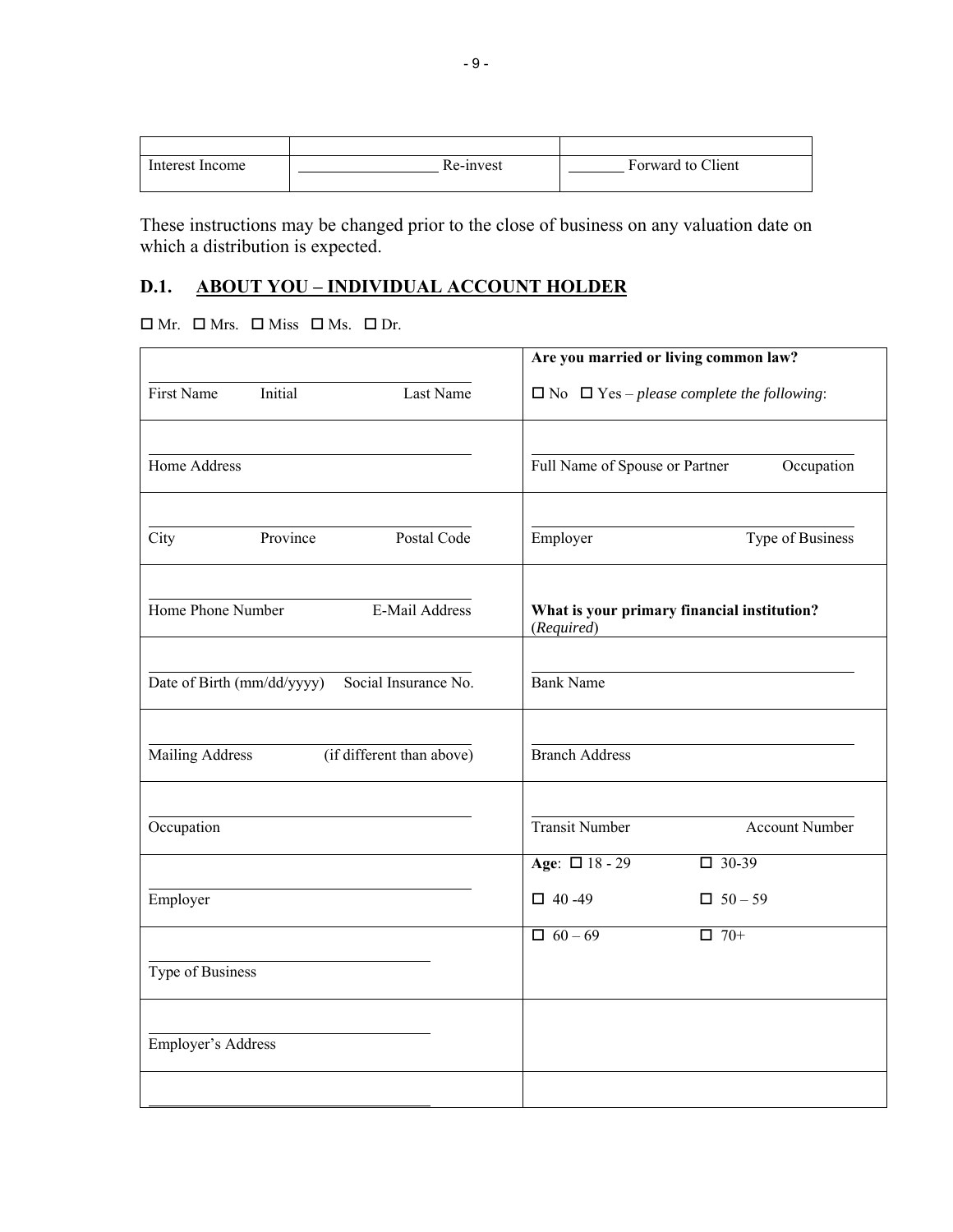| <b>Business Phone Number</b> |  |
|------------------------------|--|
| Citizenship*                 |  |

| Valid Identification/Citizenship Required – For all applicants – Provide one of: |                                              |                                                                                  |                                                                                           |   |              |
|----------------------------------------------------------------------------------|----------------------------------------------|----------------------------------------------------------------------------------|-------------------------------------------------------------------------------------------|---|--------------|
|                                                                                  | Passport                                     | Provincial Health<br>П<br>Insurance Card<br>(Restriction:<br>Alberta or BC only) | $\Box$ Confirmation of<br>Permanent Residence<br>IMM5292 (issued prior<br>to $1/1/2004$ ) | П | B.C. ID Card |
| П                                                                                | Drivers Licence                              | $\Box$ Permanent Resident<br>Card                                                | $\Box$ Canadian Forces ID Card                                                            |   |              |
| П                                                                                | Canadian<br>Citizenship Card                 | Record of Landing<br>ப<br>IMM1000 (issued<br>prior to $1/1/2004$ )               | $\Box$ Certificate of Indian<br><b>Status</b>                                             |   |              |
| П                                                                                | Birth Certificate<br>(under age 21 only)     |                                                                                  | Alberta Photo ID Card<br>П                                                                |   |              |
|                                                                                  | ID of Subscriber<br>Expiry Date (mm/dd/yyyy) |                                                                                  |                                                                                           |   |              |

Where the Subscriber is not able to provide the Manager with the original of one of the documents referred to above in a fact-to-face meeting, the Subscriber must provide a copy of such document signed by a commissioner of oaths or guaranteed by an individual engaged in one of the following professions in Canada: (i) a dentist, a medical doctor or a chiropractor; (ii) a judge, a magistrate or a lawyer; (iii) a notary (in Quebec) or a notary public; (iv) an optometrist or a pharmacist; (v) an accredited public accountant (APA), a chartered accountant (CA), a certified general accountant (CGA), a certified management accountant (CMA), a public accountant (PA) or a registered public accountant (RPA); (vi) a professional engineer (P. Eng., in a province other than Quebec) or engineer (Eng. in Quebec); or (vii) a veterinarian.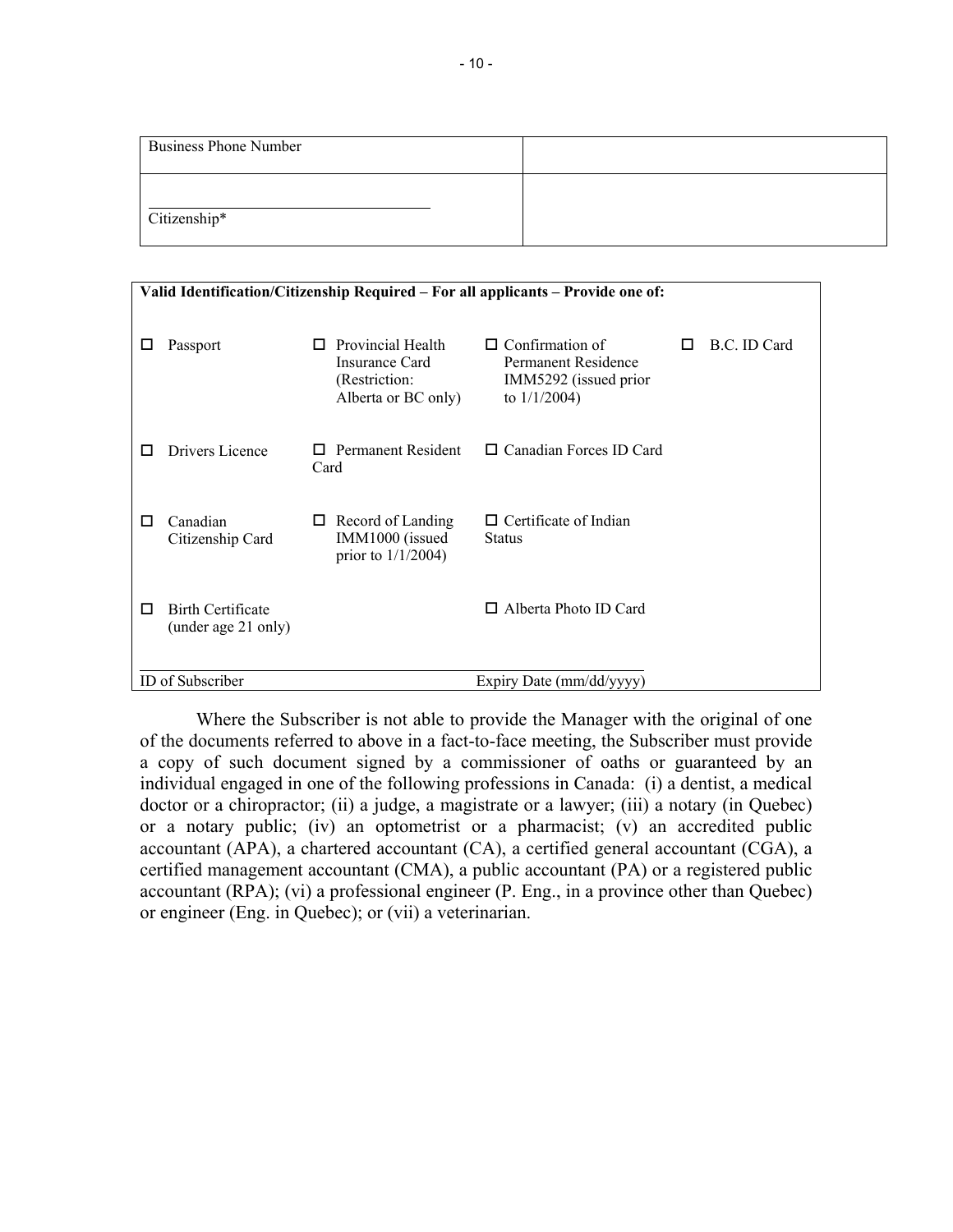# **D.2 JOINT INDIVIDUAL SUBSCRIBERS**

Each joint individual subscriber should complete the following information.

# *First Joint Subscriber*

 $\Box$  Mr.  $\Box$  Mrs.  $\Box$  Miss  $\Box$  Ms.  $\Box$  Dr.

|                                                     | Are you married or living common law?                     |
|-----------------------------------------------------|-----------------------------------------------------------|
| Initial<br>First Name<br>Last Name                  | $\Box$ No $\Box$ Yes – please complete the following:     |
|                                                     |                                                           |
| Home Address                                        | Full Name of Spouse or Partner<br>Occupation              |
|                                                     |                                                           |
| Postal Code<br>City<br>Province                     | Employer<br>Type of Business                              |
| Home Phone Number<br>E-Mail Address                 | What is your primary financial institution?<br>(Required) |
|                                                     |                                                           |
| Social Insurance No.<br>Date of Birth (mm/dd/yyyy)  | <b>Bank Name</b>                                          |
|                                                     |                                                           |
| <b>Mailing Address</b><br>(if different than above) | <b>Branch Address</b>                                     |
|                                                     |                                                           |
| Occupation                                          | <b>Transit Number</b><br>Account Number                   |
|                                                     | Age: $\Box$ 18 - 29<br>$\square$ 30-39                    |
| Employer                                            | $\Box$ 40 -49<br>$\Box$ 50 - 59                           |
|                                                     | $\Box$ 60 - 69<br>$\Box$ 70+                              |
| Type of Business                                    |                                                           |
|                                                     |                                                           |
| Employer's Address                                  |                                                           |
|                                                     |                                                           |
| <b>Business Phone Number</b>                        |                                                           |
|                                                     |                                                           |
| Citizenship*                                        |                                                           |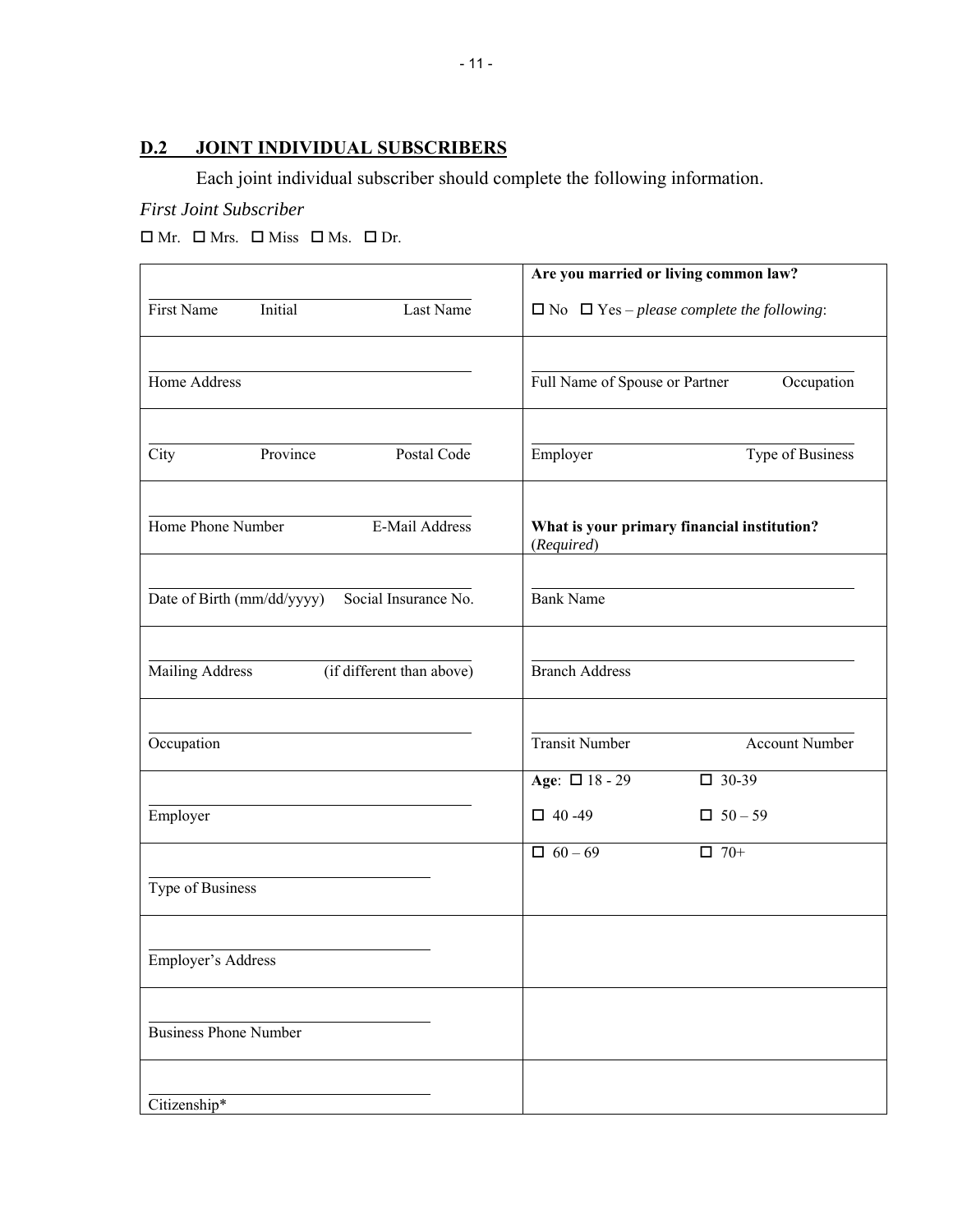Where the joint Subscriber is not able to provide the Manager with the original of one of the documents referred to above in a fact-to-face meeting, the Subscriber must provide a copy of such document signed by a commissioner of oaths or guaranteed by an individual engaged in one of the following professions in Canada: (i) a dentist, a medical doctor or a chiropractor; (ii) a judge, a magistrate or a lawyer; (iii) a notary (in Quebec) or a notary public; (iv) an optometrist or a pharmacist; (v) an accredited public accountant (APA), a chartered accountant (CA), a certified general accountant (CGA), a certified management accountant (CMA), a public accountant (PA) or a registered public accountant (RPA); (vi) a professional engineer (P. Eng., in a province other than Quebec) or engineer (Eng. in Quebec); or (vii) a veterinarian.

#### *Second Joint Subscriber*

|                                                     | Are you married or living common law?                     |
|-----------------------------------------------------|-----------------------------------------------------------|
| Initial<br><b>First Name</b><br>Last Name           | $\Box$ No $\Box$ Yes – please complete the following:     |
| Home Address                                        | Full Name of Spouse or Partner<br>Occupation              |
| Province<br>Postal Code<br>City                     | Type of Business<br>Employer                              |
| Home Phone Number<br>E-Mail Address                 | What is your primary financial institution?<br>(Required) |
| Social Insurance No.<br>Date of Birth (mm/dd/yyyy)  | <b>Bank Name</b>                                          |
| <b>Mailing Address</b><br>(if different than above) | <b>Branch Address</b>                                     |
| Occupation                                          | <b>Transit Number</b><br><b>Account Number</b>            |
|                                                     | Age: $\Box$ 18 - 29<br>$\Box$ 30-39                       |
| Employer                                            | $\Box$ 40 -49<br>$\Box$ 50 - 59                           |
| Type of Business                                    | $\Box$ 70+<br>$\Box$ 60 - 69                              |
|                                                     |                                                           |

 $\Box$  Mr.  $\Box$  Mrs.  $\Box$  Miss  $\Box$  Ms.  $\Box$  Dr.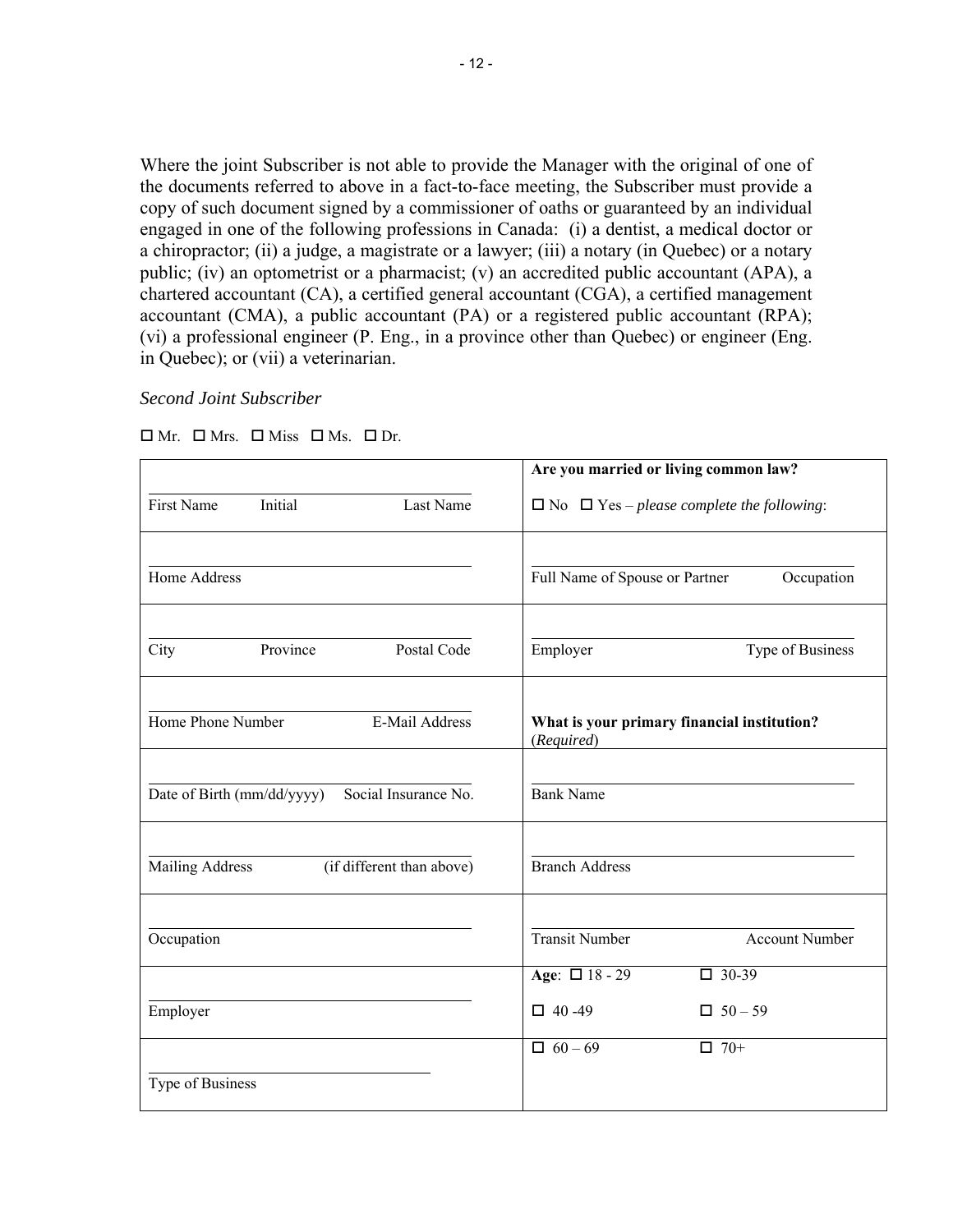| Employer's Address           |  |
|------------------------------|--|
| <b>Business Phone Number</b> |  |
| Citizenship*                 |  |

|                                                      |                                                                      | Valid Identification/Citizenship Required – For all applicants – Provide one of: |   |              |
|------------------------------------------------------|----------------------------------------------------------------------|----------------------------------------------------------------------------------|---|--------------|
| Passport<br>ப                                        | Provincial Health<br>П<br>Insurance Card                             | Confirmation of<br>$\Box$<br>Permanent Residence                                 | П | B.C. ID Card |
|                                                      | (Restriction:<br>Alberta or BC only)                                 | IMM5292 (issued prior<br>to $1/1/2004$ )                                         |   |              |
| Drivers Licence                                      | Permanent Resident<br>$\mathbf{L}$<br>Card                           | $\Box$ Canadian Forces ID Card                                                   |   |              |
| Canadian<br>П<br>Citizenship Card                    | $\Box$ Record of Landing<br>IMM1000 (issued<br>prior to $1/1/2004$ ) | $\Box$ Certificate of Indian<br><b>Status</b>                                    |   |              |
| <b>Birth Certificate</b><br>П<br>(under age 21 only) |                                                                      | Alberta Photo ID Card<br>П.                                                      |   |              |
| <b>ID</b> of Subscriber                              |                                                                      | Expiry Date (mm/dd/yyyy)                                                         |   |              |

Where the joint Subscriber is not able to provide the Manager with the original of one of the documents referred to above in a fact-to-face meeting, the Subscriber must provide a copy of such document signed by a commissioner of oaths or guaranteed by an individual engaged in one of the following professions in Canada: (i) a dentist, a medical doctor or a chiropractor; (ii) a judge, a magistrate or a lawyer; (iii) a notary (in Quebec) or a notary public; (iv) an optometrist or a pharmacist; (v) an accredited public accountant (APA), a chartered accountant (CA), a certified general accountant (CGA), a certified management accountant (CMA), a public accountant (PA) or a registered public accountant (RPA); (vi) a professional engineer (P. Eng., in a province other than Quebec) or engineer (Eng. in Quebec); or (vii) a veterinarian.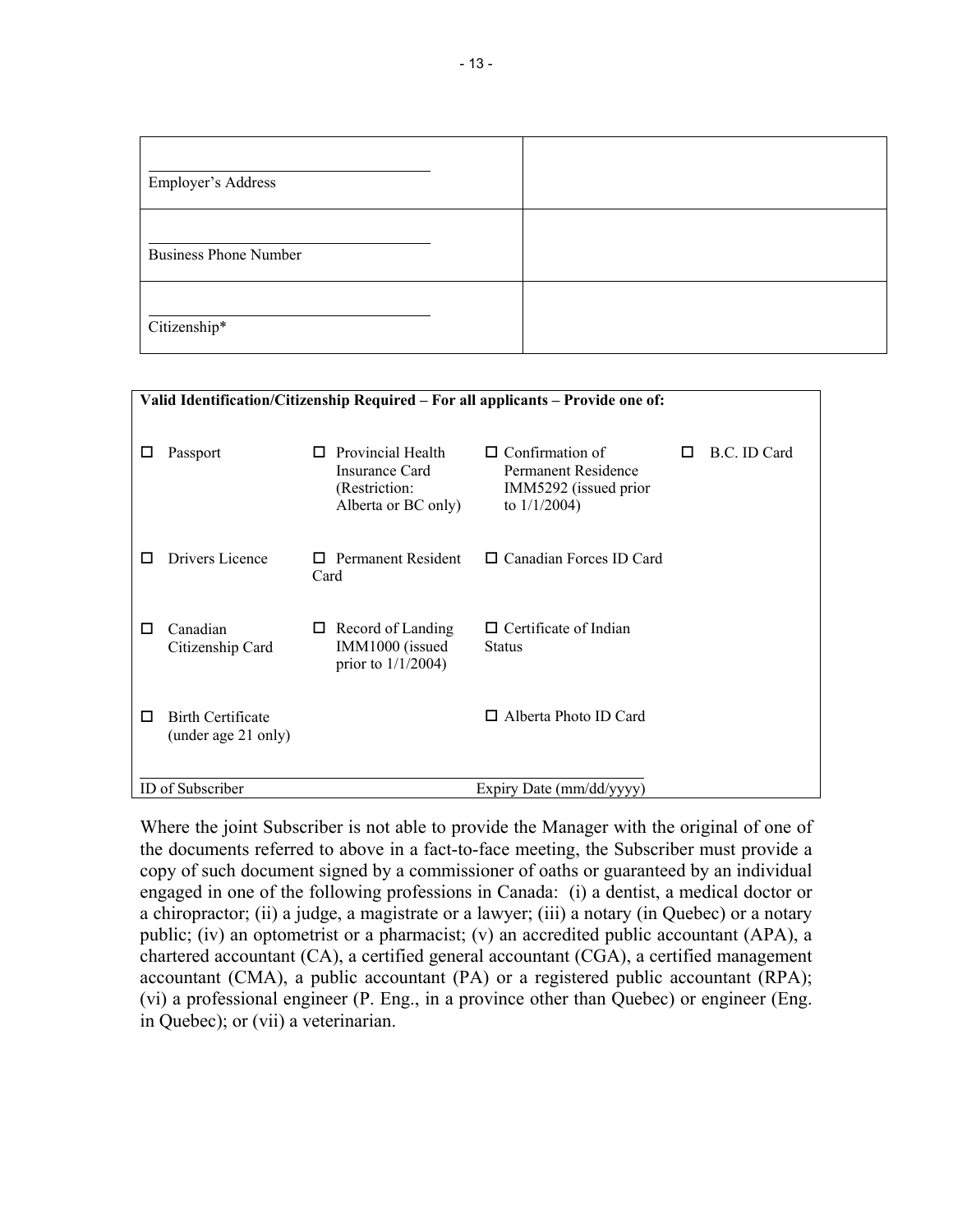If you wish this account to be a joint account with right of survivorship (JTWROS), please so indicate below:

JTWROS:  $\Box$  Yes or  $\Box$  No

#### **D.3 SUBSCRIBERS THAT ARE CORPORATIONS**

Subscribers that are corporations should provide a copy of the following documents:

- (a) a certificate of status or confirmation or other government confirmation of its existence; and
- (b) an officer's certificate in the form attached hereto as Appendix D.3.

# **D.4 SUBSCRIBERS THAT ARE TRUSTS**

Subscribers that are trusts should provide a copy of the following documents:

- (c) the declaration of trust or trust agreement, including all amendments, governing the trust; and
- (d) a trustee's certificate in the form attached hereto as Appendix D.4.

# **D.5 SUBSCRIBERS THAT ARE LIMITED PARTNERSHIPS**

Subscribers that are limited partnerships should provide a copy of the following documents:

- (e) the limited partnership agreement, including all amendments, governing the limited partnership; and
- (f) a certificate of an officer of the general partner of the limited partnership in the form attached hereto as Appendix D.5.

# **E. SECURITIES REGULATORY AND COMPLIANCE INFORMATION**

Have you ever been licensed by the Ontario Securities Commission or another Canadian provincial securities commission:

- $\Box$  No
- $\Box$  Yes If yes, is the license currently in force?  $\Box$  Yes or  $\Box$  No

Are you or your spouse considered to be an insider (as defined in a provincial Securities Act) of a publicly traded company:

If "yes", state company: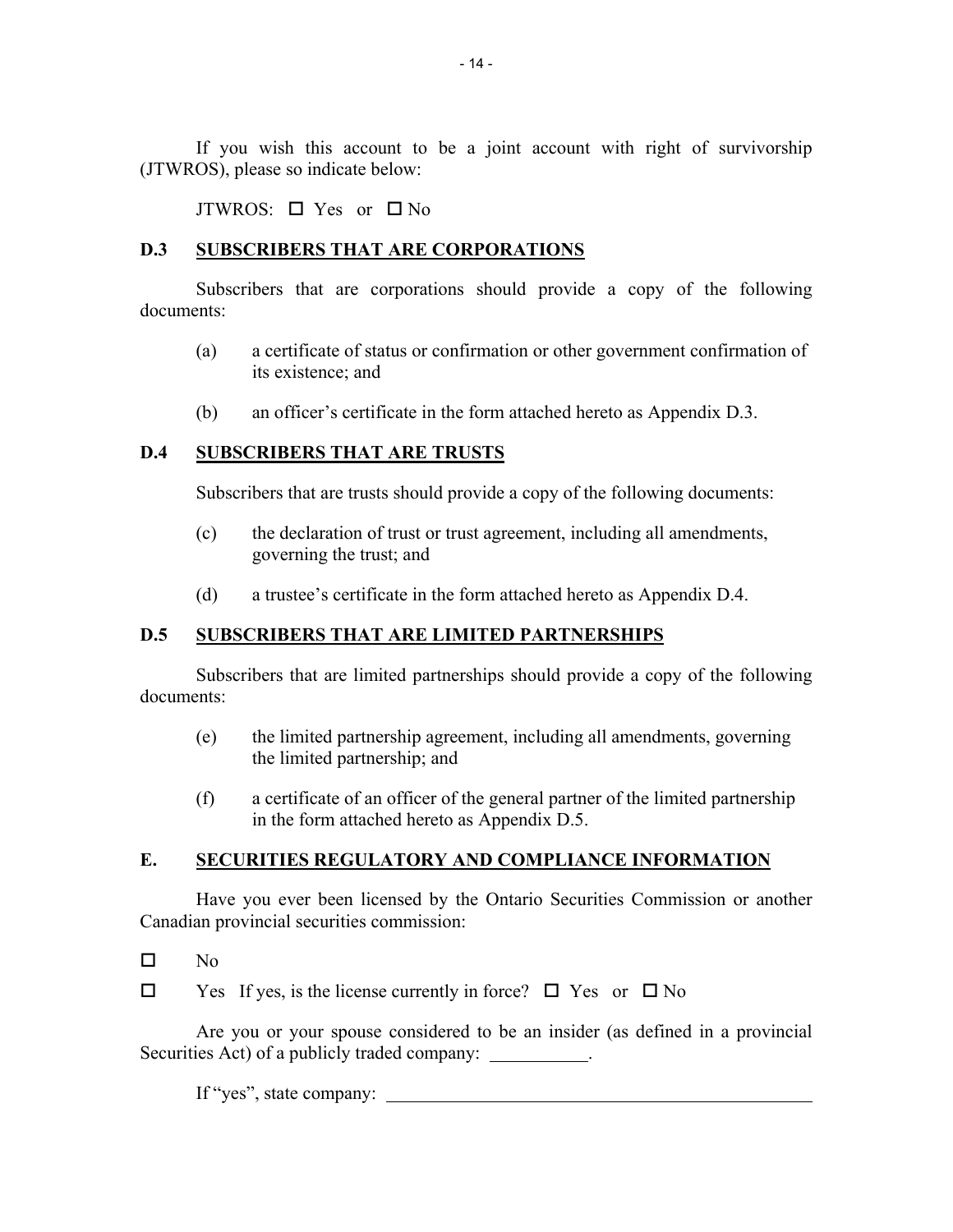| (List companies in a separate schedule if more than one)                                                                                                                                 |                                                                                                                                                                                                                                                               |  |  |
|------------------------------------------------------------------------------------------------------------------------------------------------------------------------------------------|---------------------------------------------------------------------------------------------------------------------------------------------------------------------------------------------------------------------------------------------------------------|--|--|
| F.                                                                                                                                                                                       | <b>CLIENT PORTFOLIO OBJECTIVES</b>                                                                                                                                                                                                                            |  |  |
| <u>General:</u><br><b>Investment Objectives:</b>                                                                                                                                         | $\Box$ Growth $\Box$ Income $\Box$ Growth & Income                                                                                                                                                                                                            |  |  |
| <b>Risk Tolerance:</b><br>$\Box$ High $\Box$ Medium $\Box$ Low                                                                                                                           |                                                                                                                                                                                                                                                               |  |  |
| <b>Investment Experience:</b>                                                                                                                                                            | $\square$ Excellent $\square$ Good $\square$ Fair $\square$ Nil                                                                                                                                                                                               |  |  |
|                                                                                                                                                                                          | How many years have you been investing: ________ years                                                                                                                                                                                                        |  |  |
|                                                                                                                                                                                          | Do you have accounts with other investment firms: $\Box$ Yes $\Box$ No<br>If yes, what is the approximate value of your entire portfolio held at such other firms:<br>\$___________________________. How much of that is invested in fixed income securities: |  |  |
| <b>Investment Time Horizon:</b>                                                                                                                                                          |                                                                                                                                                                                                                                                               |  |  |
|                                                                                                                                                                                          | $\Box$ up to 6 months $\Box$ 6 months to 1 year $\Box$ 1 – 2 years                                                                                                                                                                                            |  |  |
| $\Box$ 2 – 5 years $\Box$ 5 years or more                                                                                                                                                |                                                                                                                                                                                                                                                               |  |  |
| <b>Liquidity Needs:</b>                                                                                                                                                                  |                                                                                                                                                                                                                                                               |  |  |
|                                                                                                                                                                                          | I/We do not expect to need the monies being invested in the Fund for at least:                                                                                                                                                                                |  |  |
| $\Box$ 6 months                                                                                                                                                                          | $\Box$ 6 months to 1 year<br>$\Box$ 1 – 2 years                                                                                                                                                                                                               |  |  |
| $\Box$ 2 – 5 years                                                                                                                                                                       | $\Box$ 5 years or more                                                                                                                                                                                                                                        |  |  |
| If a Personal Account:<br>Income - Household (\$):<br>$\Box$ 0-25,000 $\Box$ 25,000-50,000<br>$\Box$ 50,000-100,000 $\Box$ 100,000-200,000<br>$\Box$ 200,000-300,000 $\Box$ over 300,000 |                                                                                                                                                                                                                                                               |  |  |

**Income - Individual (\$):**   $\Box$  0-25,000  $\Box$  25,000-50,000  $\Box$  50,000-100,000  $\Box$  100,000-200,000  $\Box$  200,000-300,000  $\Box$  over 300,000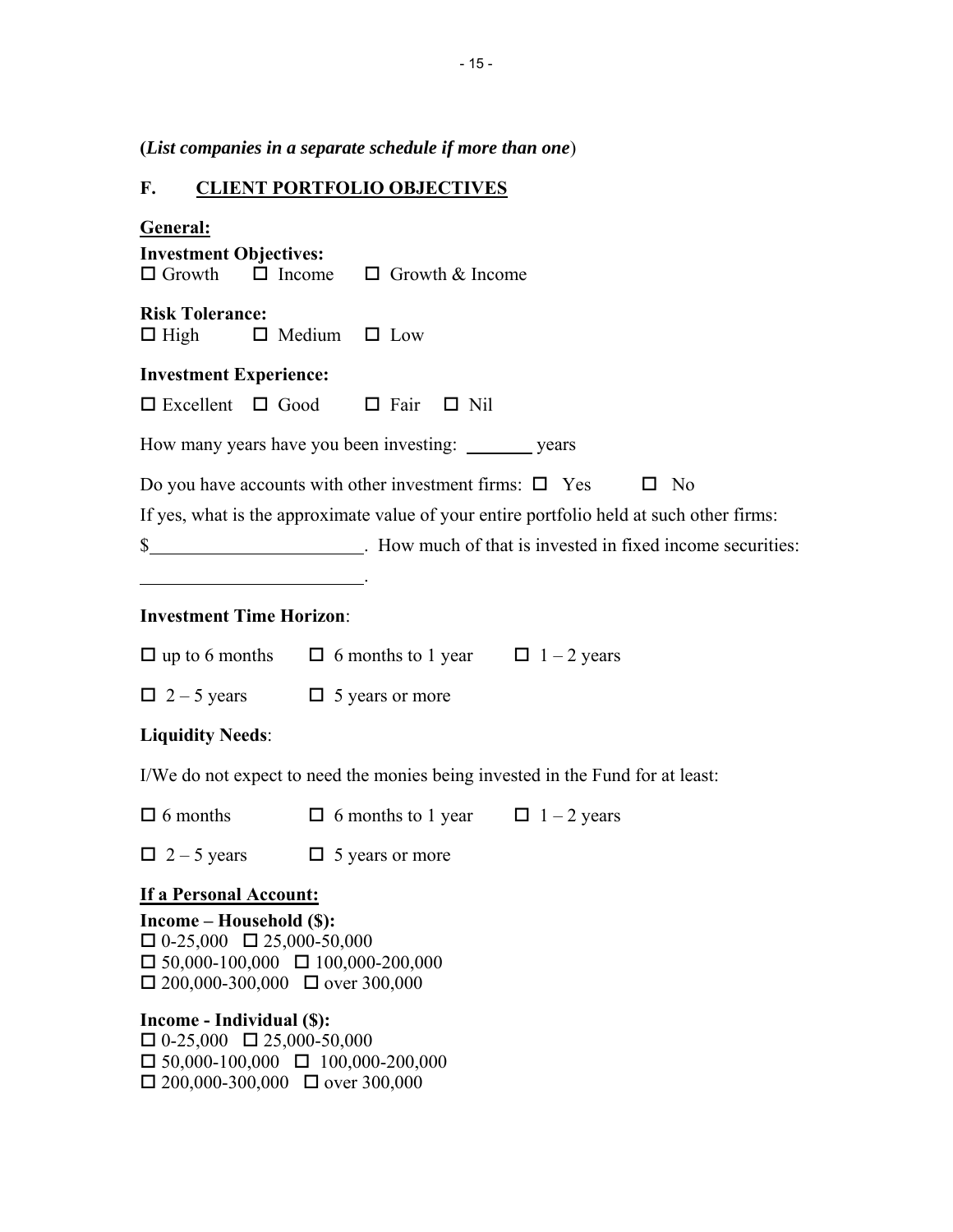#### **Net Worth – Personal Unencumbered (Excluding Real Estate) (\$):**

| $\Box$ 0-100,000     | $\Box$ 100-500,000    |
|----------------------|-----------------------|
| $\Box$ 500-1,000,000 | $\Box$ 1,-2,000,000   |
| $\Box$ 2,-5,000,000  | $\Box$ over 5,000,000 |

**Net Worth – Real Estate (Net of Associated Liabilities) (\$):** 

| $\Box$ 0-250,000         | $\Box$ 250-500,000    |
|--------------------------|-----------------------|
| $\Box$ 500,000-1,000,000 | $\Box$ over 1,000,000 |

#### **If a Corporate Account:**

| Net Assets – Corporate Unencumbered (\$): |                       |  |
|-------------------------------------------|-----------------------|--|
| $\Box$ 0-100,000                          | $\Box$ 100-500,000    |  |
| $\Box$ 500-1,000,000                      | $\Box$ 1,-2,000,000   |  |
| $\Box$ 2,000,000-5,000,000                | $\Box$ over 5,000,000 |  |

#### **G. GENERAL AML COMPLIANCE**

The Subscriber represents that to the best of his, her or its knowledge, based upon reasonable diligence and investigation, the amounts contributed by the Subscriber to the Fund (i) do not represent proceeds of crime for the purposes of the *Proceeds of Crime (Money Laundering) Act* (Canada) and regulations thereunder (the "AML Laws", (ii) were not and are not directly or indirectly derived from activities that contravene Canadian or international anti-money laundering and anti-terrorist financing legislation and regulations, and (iii) neither the Subscriber nor, to the best of the Subscriber's knowledge and to the extent applicable, any person controlling the Subscriber or controlled by the Subscriber, or any person having beneficial ownership in the Subscriber, is a person involved with or a person disclosed as being connected with terrorist financing.

The Subscriber acknowledges that if, as a result of any information or other matter which comes to their attention, any director, officer or employee of the Manager knows or suspects that an investor is engaged in money laundering, such person is required to report such information or other matter to the Financial Transactions and Reports Analysis Centre of Canada (FINTRAC) and such report will not be treated as a breach of any restriction upon the disclosure of information imposed by Canadian law or otherwise. In order to enable it to perform the anti-money laundering checks in relation to the Unitholders as required by applicable law, the Manager may be required to disclose identification information in relation to such Subscriber to a third party service provider of web-based anti-money laundering identity verification and search applications, which applications are commonly used as a component of anti-money laundering compliance programs.

#### **H. THIRD PARTY DETERMINATIONS**

For purposes of the AML Laws, a "third party" is an individual or entity, other than the Subscriber, who directs what happens with the account the Subscriber has with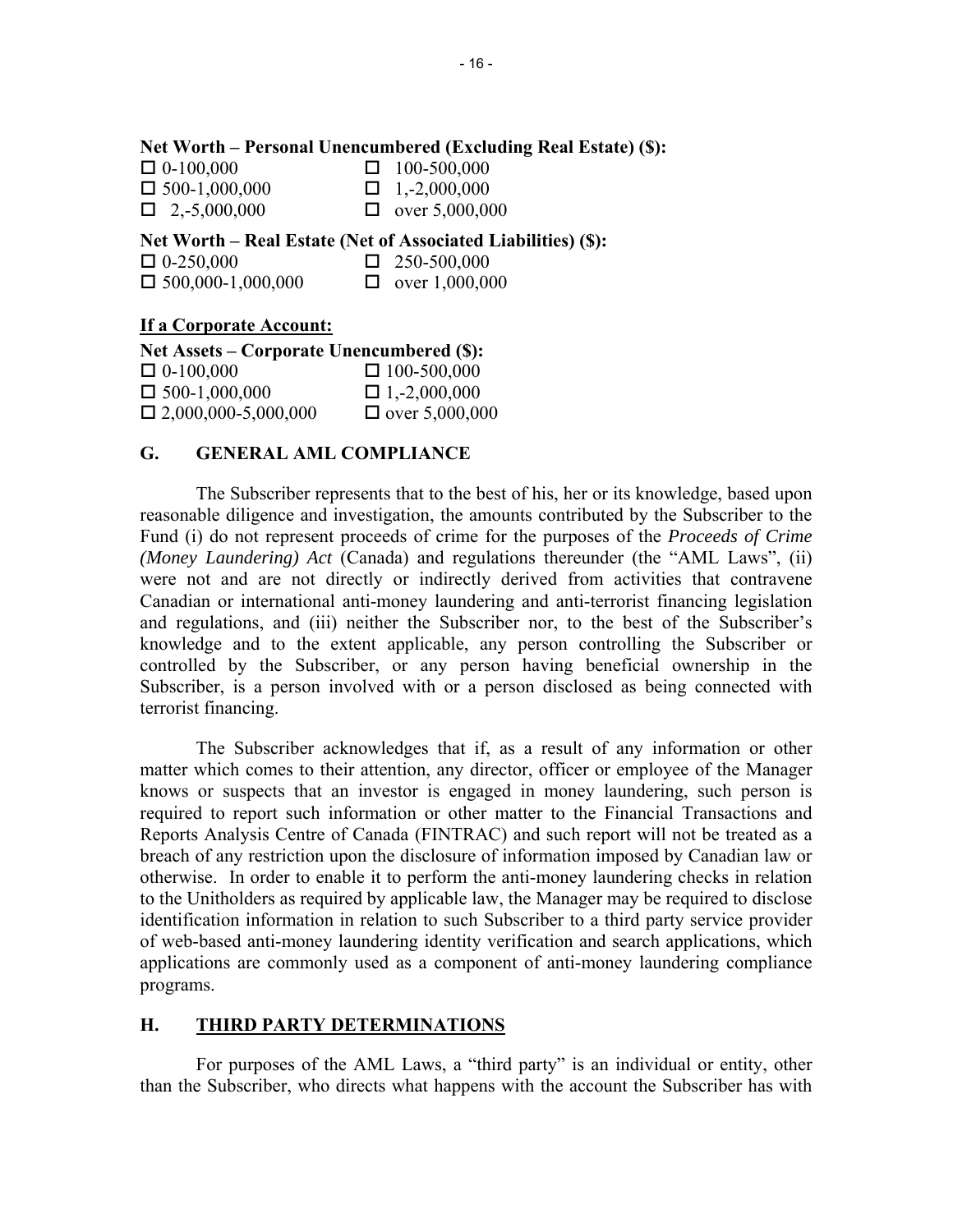the Manager. In determining whether a "third party" is involved, it is not about who owns the money, but rather about who gives instructions to deal with the money.

In this regard, the Subscriber, if an individual, hereby

 $\Box$  confirms that no third party will give any instructions to the Manager regarding the account with the Manager and the units of the Fund held in that account;

## OR

 $\Box$  confirms that the following individual(s) is/are authorized to give instructions to the Manager regarding the account with the Manager and the units of the Fund held in that account:

| Name of Third Party | Address and Date of<br><b>Birth</b> | Principal<br>Occupation | Relationship to<br>Subscriber |
|---------------------|-------------------------------------|-------------------------|-------------------------------|
|                     |                                     |                         |                               |
|                     |                                     |                         |                               |
|                     |                                     |                         |                               |
|                     |                                     |                         |                               |

For a Subscriber that is a trust, limited partnership or corporation, the Subscriber hereby represents and warrants that the following individuals are authorized to give instructions to the Manager regarding the account with the Manager and the units of the Fund held in that account:

| Name of Third Party | Address and Date of<br><b>Birth</b> | Principal<br>Occupation | Relationship to<br>Subscriber |
|---------------------|-------------------------------------|-------------------------|-------------------------------|
|                     |                                     |                         |                               |
|                     |                                     |                         |                               |
|                     |                                     |                         |                               |
|                     |                                     |                         |                               |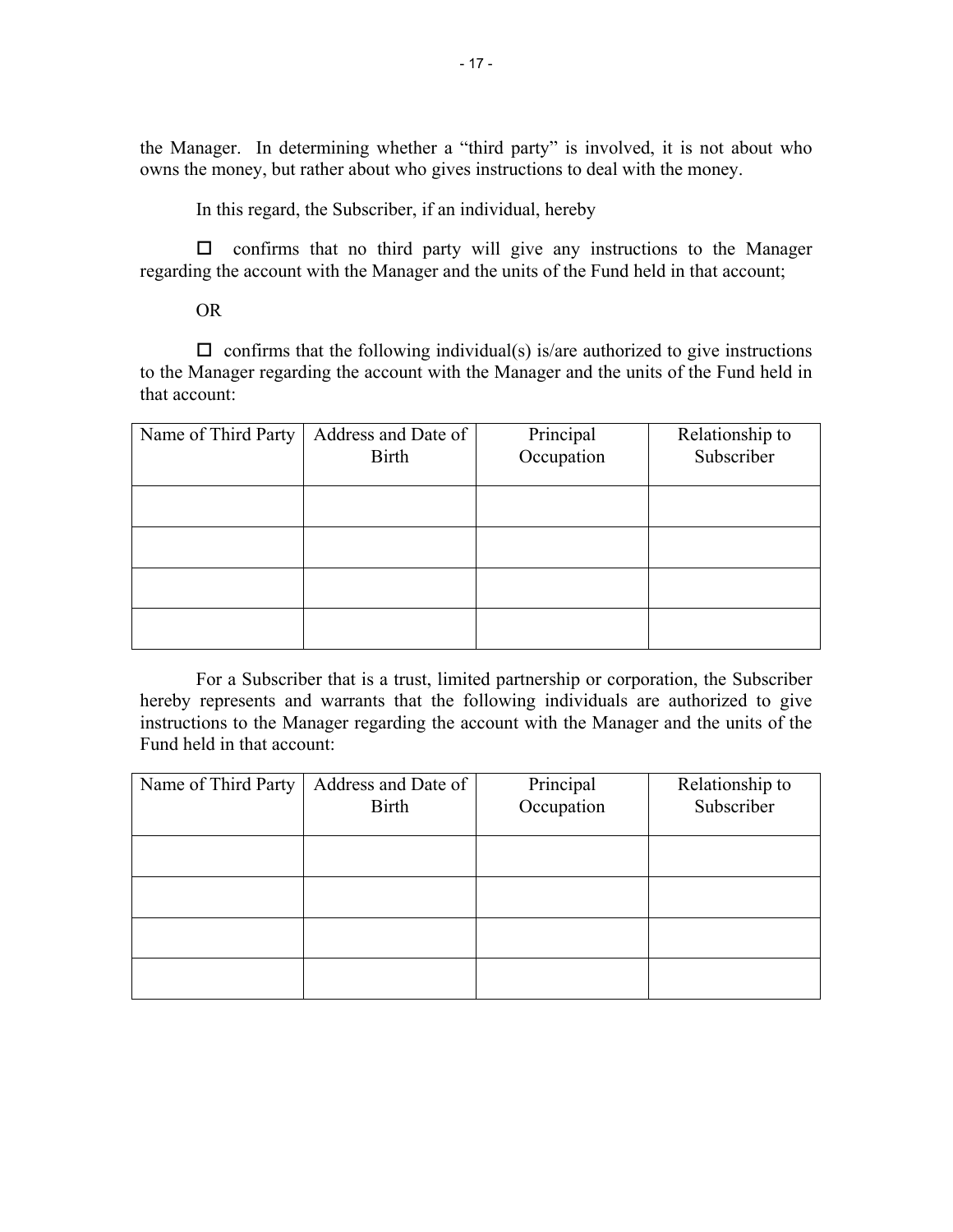# **I. POLITICALLY EXPOSED FOREIGN PERSONS**

For purposes of the AML Laws, a politically exposed foreign person is a person who holds or has held one of the following offices or positions in or on behalf of a foreign state (include the principal political subdivisions of a foreign state):

- head of state or head of government;
- member of the executive council of government or member of a legislature;
- deputy minister or equivalent rank;
- ambassador or attaché or counsellor of an ambassador;
- military officer with a rank of general or above;
- president of a state-owned company or a state-owned bank;
- head of a government agency;
- $\bullet$  judge;
- leader or president of a political party represented in a legislature; or
- holder of any prescribed office or position (at present there are no such prescribed officers or positions).

In addition, a politically exposed foreign person includes any prescribed family member of such a person, meaning (i) the person's spouse or common-law partner; (ii) a child of the person; (iii) the person's mother or father; (iv) the mother or father of the person's spouse or common-law partner; and (v) a child of the person's mother or father.

The Subscriber hereby certifies that he, she or it is  $\Box$  or is not  $\Box$  a politically exposed foreign person. If the Subscriber is a politically exposed foreign person, indicate below that basis on which the Subscriber is a politically exposed foreign person:

 $\overline{a}$ **Client** 

 $\overline{a}$ Manager

> The Subscriber hereby further certifies that each third party, if any, listed in section G above is  $\Box$  or is not  $\Box$  a politically exposed foreign person. If any such third party is a politically exposed foreign person, specify the third party and indicate below that basis on which the third party is a politically exposed foreign person:

 $\overline{a}$ Client

 $\overline{a}$ Manager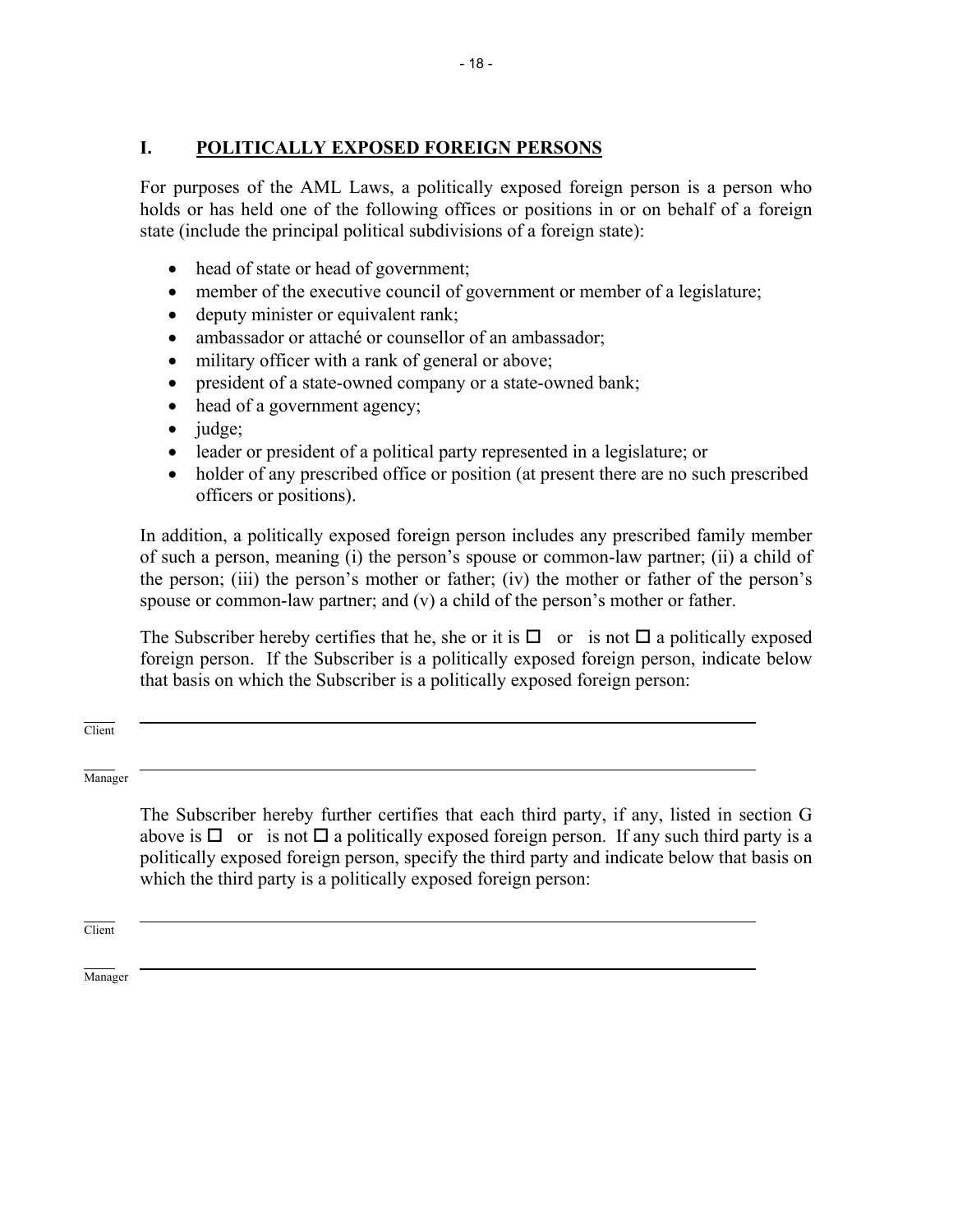# **J. GENERAL**

This agreement and all ancillary documents shall be governed by and construed in accordance with the laws of the Province of Ontario and the laws of Canada applicable therein. By the Subscriber's execution of this Subscription Agreement, the Subscriber irrevocably attorns to the non-exclusive jurisdiction of the courts of Ontario.

Dated this  $\qquad \qquad$  day of  $\qquad \qquad$ , 20  $\qquad$ .

| (Witness) [Required for an Individual]                                                    | Signature of Subscriber                                     |
|-------------------------------------------------------------------------------------------|-------------------------------------------------------------|
|                                                                                           | Name of Subscriber (please print)                           |
|                                                                                           | Name and title of person signing (if not the<br>subscriber) |
| <b>Complete for Joint Subscribers</b>                                                     |                                                             |
| (Witness) [Required for an Individual]                                                    | Signature of Subscriber                                     |
|                                                                                           | Name of Subscriber (please print)                           |
|                                                                                           | Name and title of person signing (if not the<br>subscriber) |
| <b>Acceptance</b>                                                                         |                                                             |
| This subscription is accepted by the Manager<br>of the Fund in the City of Toronto on the |                                                             |
|                                                                                           |                                                             |
| <b>HYMAS INVESTMENT MANAGEMENT</b><br>INC.                                                |                                                             |
| By:                                                                                       |                                                             |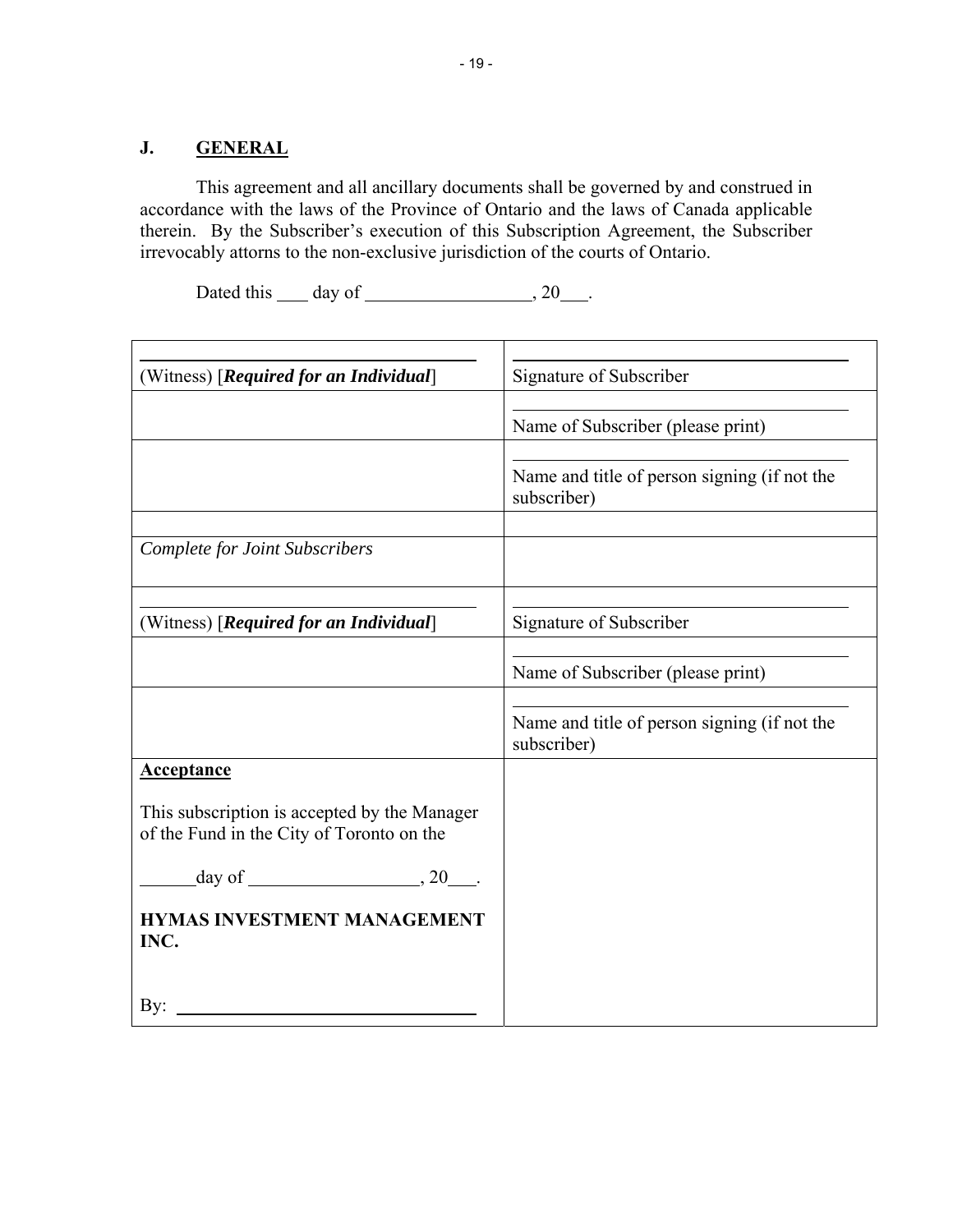#### Appendix A

*To be completed by each individual Subscriber, other than those with at least \$5,000,000 of financial assets. Please complete and initial or sign where indicated.* 

#### **FORM 45-106F9**

#### *FORM FOR INDIVIDUAL ACCREDITED INVESTORS*

#### **WARNING! WARNING!**

**This investment is risky. Don't invest unless you can afford to lose all the money you pay for this investment.**

# **SECTION 1 TO BE COMPLETED BY THE ISSUER OR SELLING SECURITY HOLDER**

#### **1. About your investment**

Type of securities: *[Instruction: Include a short description, e.g., common shares.]* 

Issuer: Malachite Aggressive Preferred Fund (the **Fund**)

Trust units (**Units***)*

Purchased from: *[Instruction: Indicate whether securities are purchased from the issuer or a selling security holder.]* 

The Units will be purchased from the Fund.

#### **SECTIONS 2 TO 4 TO BE COMPLETED BY THE PURCHASER**

| 2. Risk acknowledgement                                                                                                                 |                      |
|-----------------------------------------------------------------------------------------------------------------------------------------|----------------------|
| This investment is risky. Initial that you understand that:                                                                             | <b>Your initials</b> |
| <b>Risk of loss --</b> You could lose your entire investment of<br>[Instruction: Insert the total dollar amount]<br>of the investment.] |                      |
| <b>Liquidity risk --</b> You may not be able to sell your investment<br>quickly $-$ or at all.                                          |                      |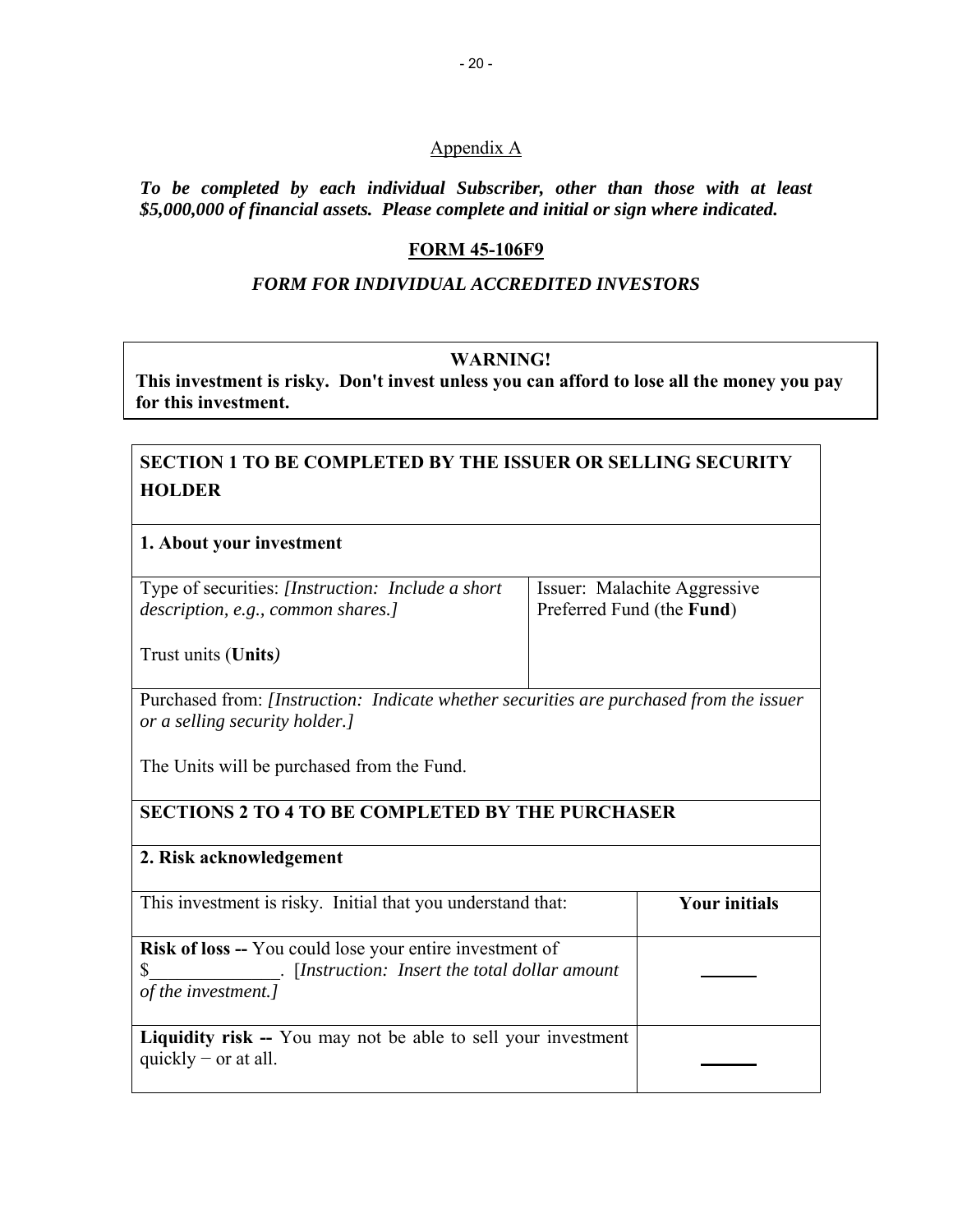| Lack of information -- You may receive little or no information<br>about your investment.<br>Lack of advice -- You will not receive advice from the<br>salesperson about whether this investment is suitable for you<br>unless the salesperson is registered. The salesperson is the<br>person who meets with, or provides information to, you about                                                                                                       |                      |
|------------------------------------------------------------------------------------------------------------------------------------------------------------------------------------------------------------------------------------------------------------------------------------------------------------------------------------------------------------------------------------------------------------------------------------------------------------|----------------------|
| making this investment. To check whether the salesperson is<br>registered, go to www.aretheyregistered.ca.                                                                                                                                                                                                                                                                                                                                                 |                      |
| 3. Accredited investor status                                                                                                                                                                                                                                                                                                                                                                                                                              |                      |
| You must meet at least one of the following criteria to be able to<br>make this investment. Initial the statement that applies to you.<br>(You may initial more than one statement.) The person<br>identified in section 6 is responsible for ensuring that you meet<br>the definition of accredited investor.<br>That person, or the<br>salesperson identified in section 5, can help you if you have<br>questions about whether you meet these criteria. | <b>Your initials</b> |
| Your net income before taxes was more than \$200,000 in<br>each of the 2 most recent calendar years, and you expect<br>it to be more than \$200,000 in the current calendar year.<br>(You can find your net income before taxes on your<br>personal income tax return.)                                                                                                                                                                                    |                      |
| Your net income before taxes combined with your<br>spouse's was more than \$300,000 in each of the 2 most<br>recent calendar years, and you expect your combined net<br>income before taxes to be more than \$300,000 in the<br>current calendar year.                                                                                                                                                                                                     |                      |
| Either alone or with your spouse, you own more than \$1<br>million in cash and securities, after subtracting any debt<br>related to the cash and securities.                                                                                                                                                                                                                                                                                               |                      |
| Either alone or with your spouse, you have net assets<br>worth more than \$5 million. (Your net assets are your<br>total assets (including real estate) minus your total debt.)                                                                                                                                                                                                                                                                            |                      |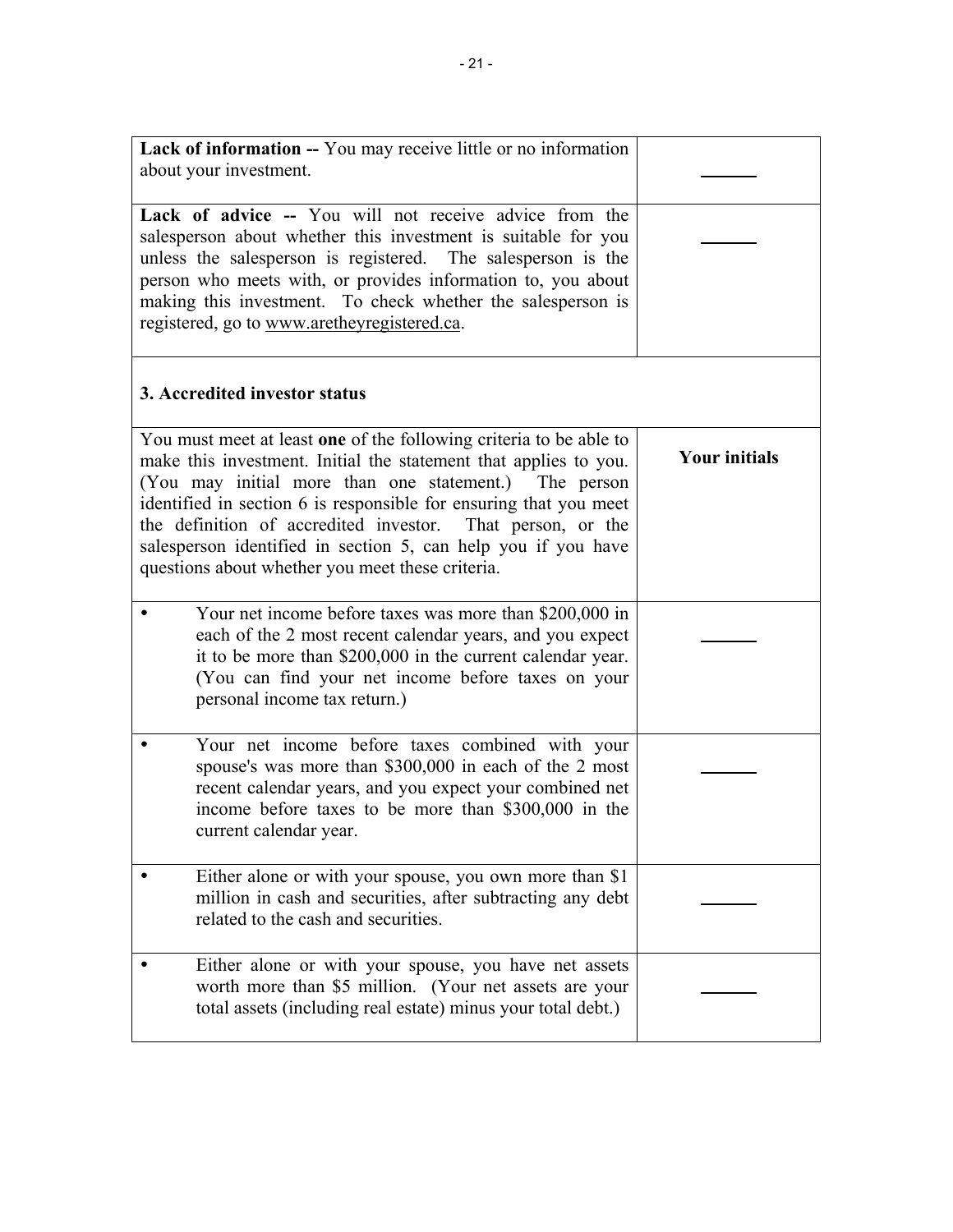#### **4. Your name and signature**

By signing this form, you confirm that you have read this form and you understand the risks of making this investment as identified in this form.

First and last name (please print)**:** <u>*Prince prince 1998 Prince 1999 Prince 1999* **<b>***Prince 1999 Prince 1999 Prince 1999* **<b>***Prince 1999 Prince 1999 Prince 1999 Prince 1999* **<b>***Prince 1999 P</u>* 

 $Signature:$  Date:  $\qquad \qquad$  Date:

# **SECTION 5 TO BE COMPLETED BY THE SALESPERSON**

#### **5. Salesperson information**

*[Instruction: The salesperson is the person who meets with, or provides information to, the purchaser with respect to making this investment. That could include a representative of the issuer or selling security holder, a registrant or a person who is exempt from the registration requirement.]*

First and last name of salesperson (please print): James Hymas

Telephone: 416 604 4204 | Email: jiHymas@himivest.com

Name of firm (if registered): Hymas Investment Management Inc.

# **SECTION 6 TO BE COMPLETED BY THE ISSUER OR SELLING SECURITY HOLDER**

## **6. For more information about this investment**

For investment in a non-investment fund **Not applicable**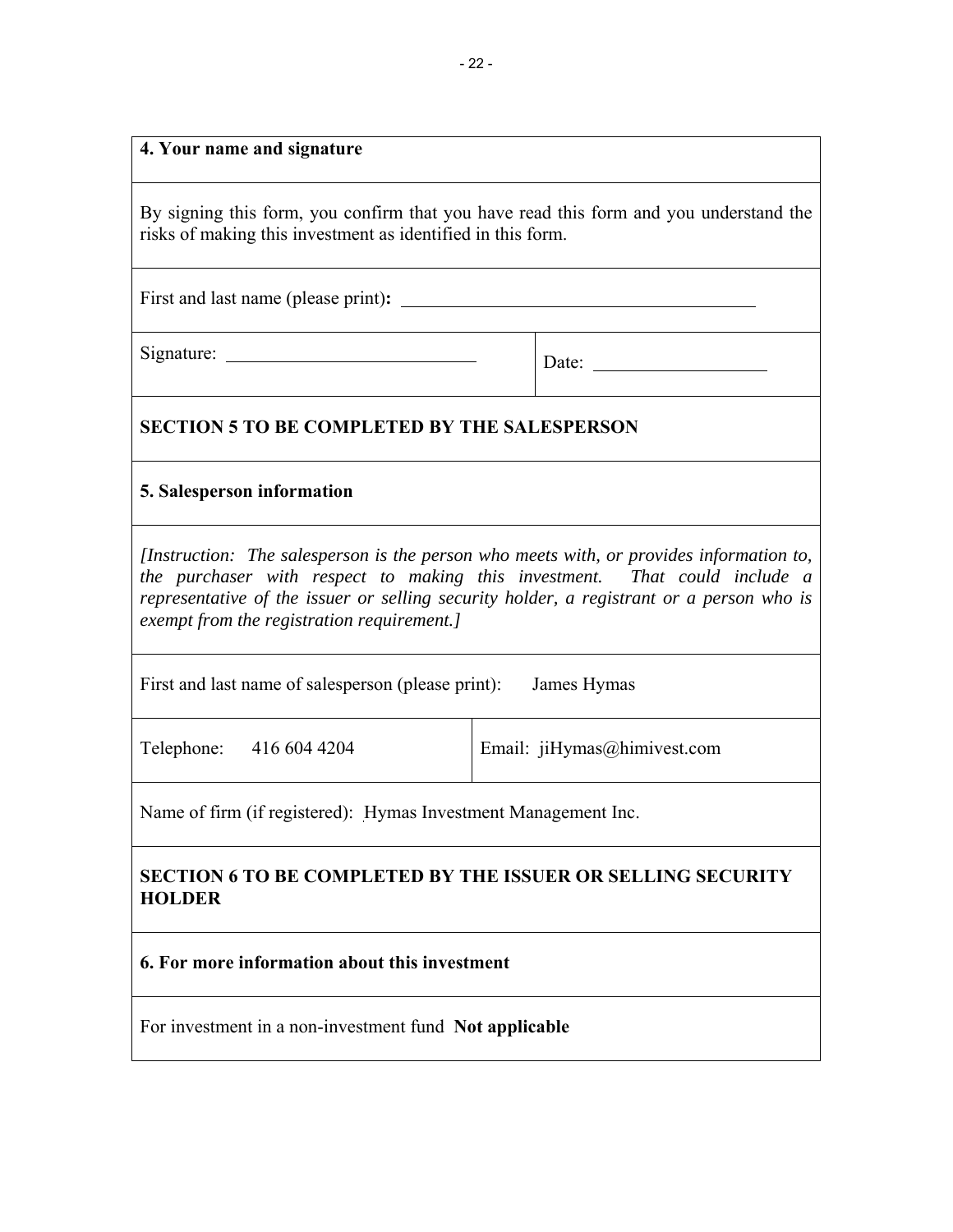*[Insert name of issuer/selling security holder]*

*[Insert address of issuer/selling security holder]*

*[Insert contact person name, if applicable]*

*[Insert telephone number]*

*[Insert email address]*

*[Insert website address, if applicable]*

For investment in an investment fund

The name of the Fund is **Malachite Aggressive Preferred Fund**.

The name of the investment fund manager of the Fund is **Hymas Investment Management Inc.** 

The address of Hymas Investment Management Inc. is **10 Page Avenue (near Jane & Dundas), YORK, Ontario, M6S 2P5.**

The telephone number of Hymas Investment Management Inc. is **416-604-4204**.

The email address of Hymas Investment Management Inc. is **info@himivest.com**.

*[If investment is purchased from a selling security holder, also insert name, address, telephone number and email address of selling security holder here]* **Not applicable** 

**For more information about prospectus exemptions, contact your local securities**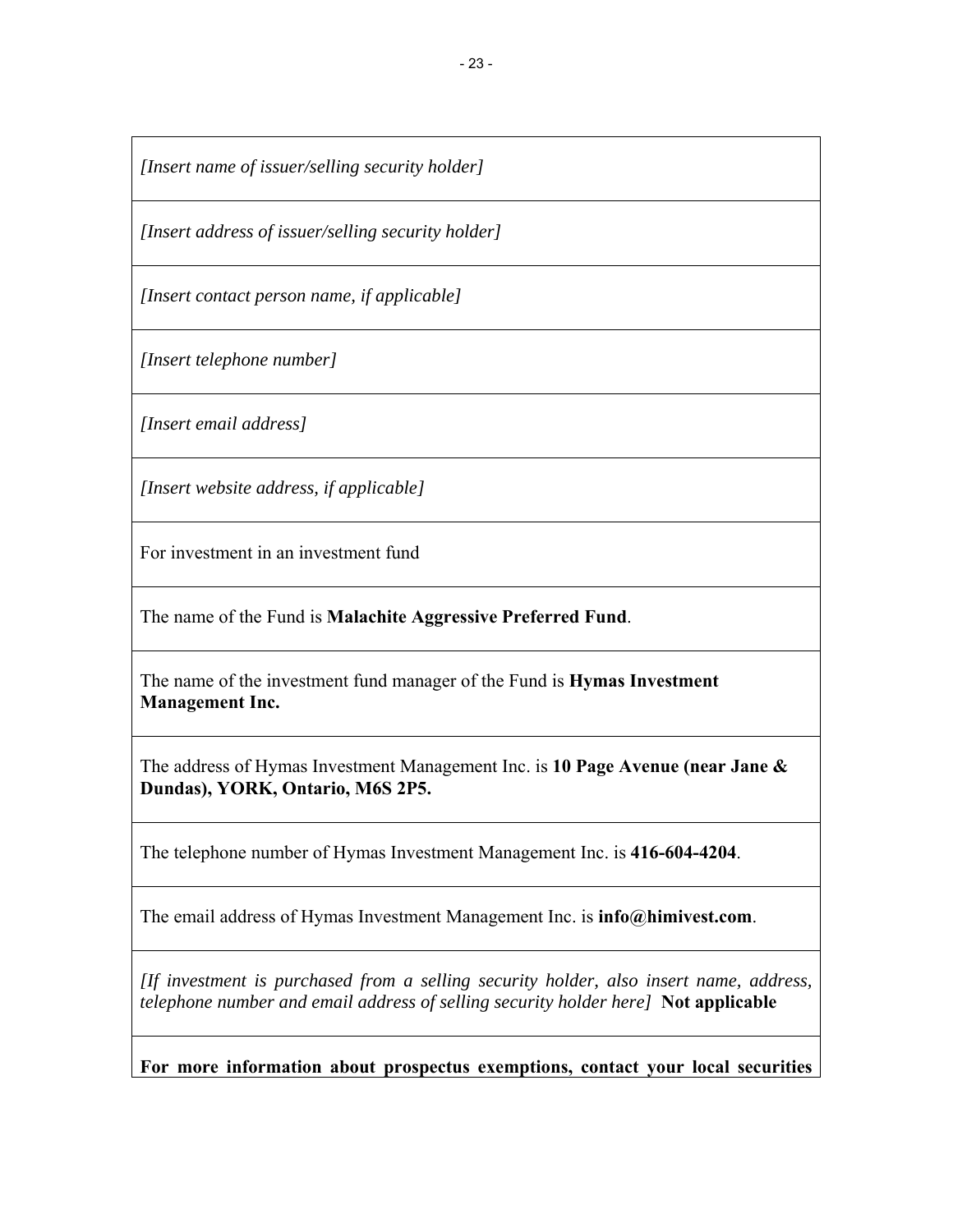# **regulator. You can find contact information at www.securities-administrators.ca.**

#### *Form instructions:*

*1. This form does not mandate the use of a specific font size or style but the font must be legible.*

*2. The information in sections 1, 5 and 6 must be completed before the purchaser completes and signs the form.*

*3. The purchaser must sign this form. Each of the purchaser and the issuer or selling security holder must receive a copy of this form signed by the purchaser. The issuer or selling security holder is required to keep a copy of this form for 8 years after the distribution.*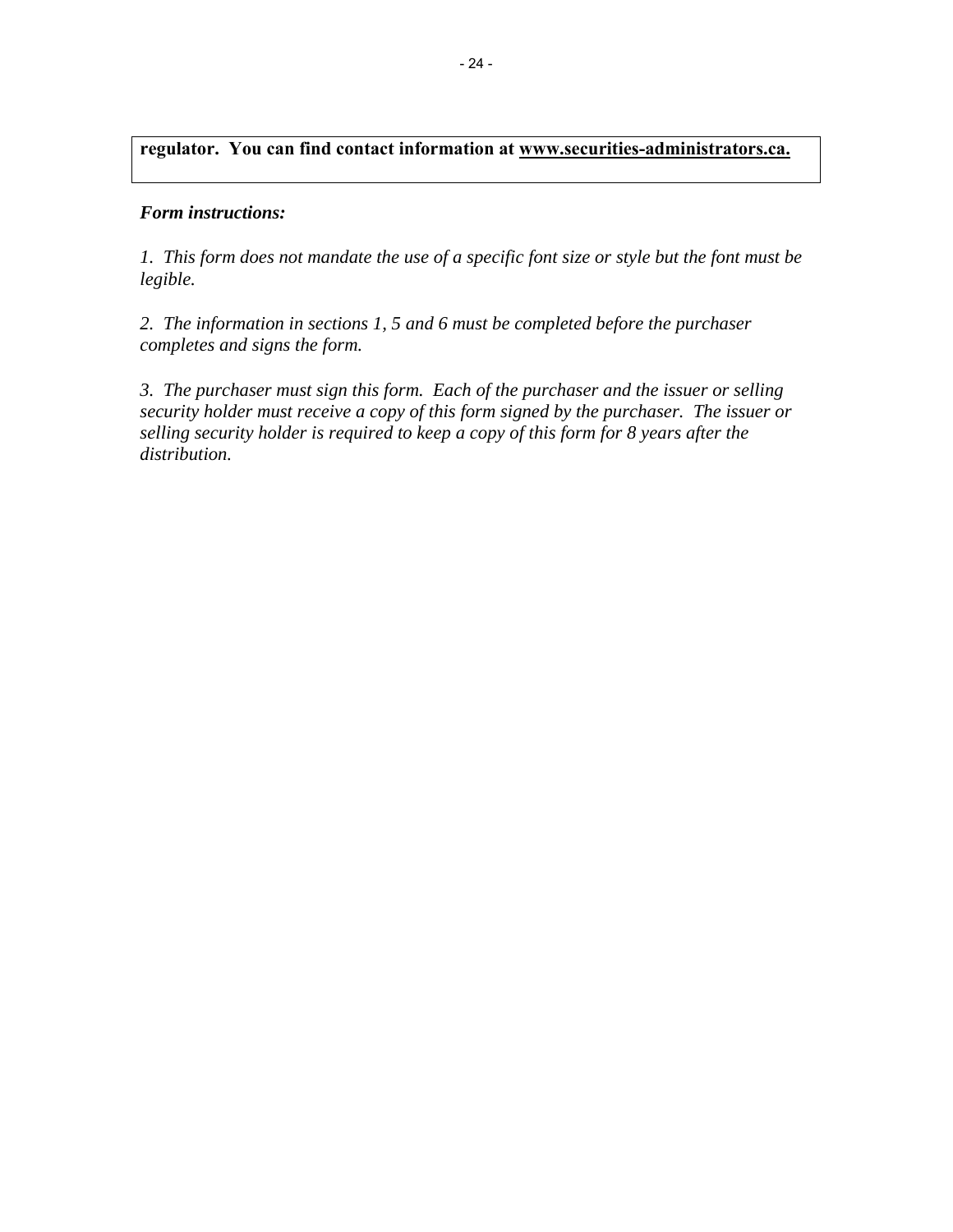## Appendix D.3

## **OFFICER'S CERTIFICATE**

## **[Insert Name of Corporation]**

(the "**Corporation**")

## TO: **HYMAS INVESTMENT MANAGEMENT INC.** ("**HIMI**")

As of **[Insert Date]**, the undersigned, a duly appointed senior officer of the Corporation, in such capacity and not in my personal capacity, certifies as follows:

- 1. I have made, or caused to be made, such examinations or investigations as are, in my opinion, necessary to make the statements contained in this certificate and I have furnished this certificate with the intent that it may relied on by HIMI in connection with the provision of financial products and/or services to the Corporation.
- 2. Attached to this certificate is a true, complete and accurate copy of:
	- a. the directors register of the Corporation listing each director of the Corporation (the "**Directors Register**");
	- b. the shareholders register of the Corporation, signed (the "**Shareholders Register**"); and
	- c. an organizational chart of the Corporation setting out the ownership, control and structure of the Corporation (the "**Organizational Chart**").
- 3. The Organizational Chart sets out the true, complete and current information on the ownership, control and structure of the Corporation.
- 4. The Directors Register contains a true, complete and current record of all current directors of the Corporation.
- 5. The Shareholders Register contains a true, complete and current record of all registered holders of securities and warrants issued by the Corporation. The Corporation has not given to any other person any conversion privileges, options or other rights to acquire any securities of the Corporation.
- 6. Exhibit A to this certificate lists the names and addresses of all individuals who own or control, directly or indirectly, 25% or more of the shares of the Corporation.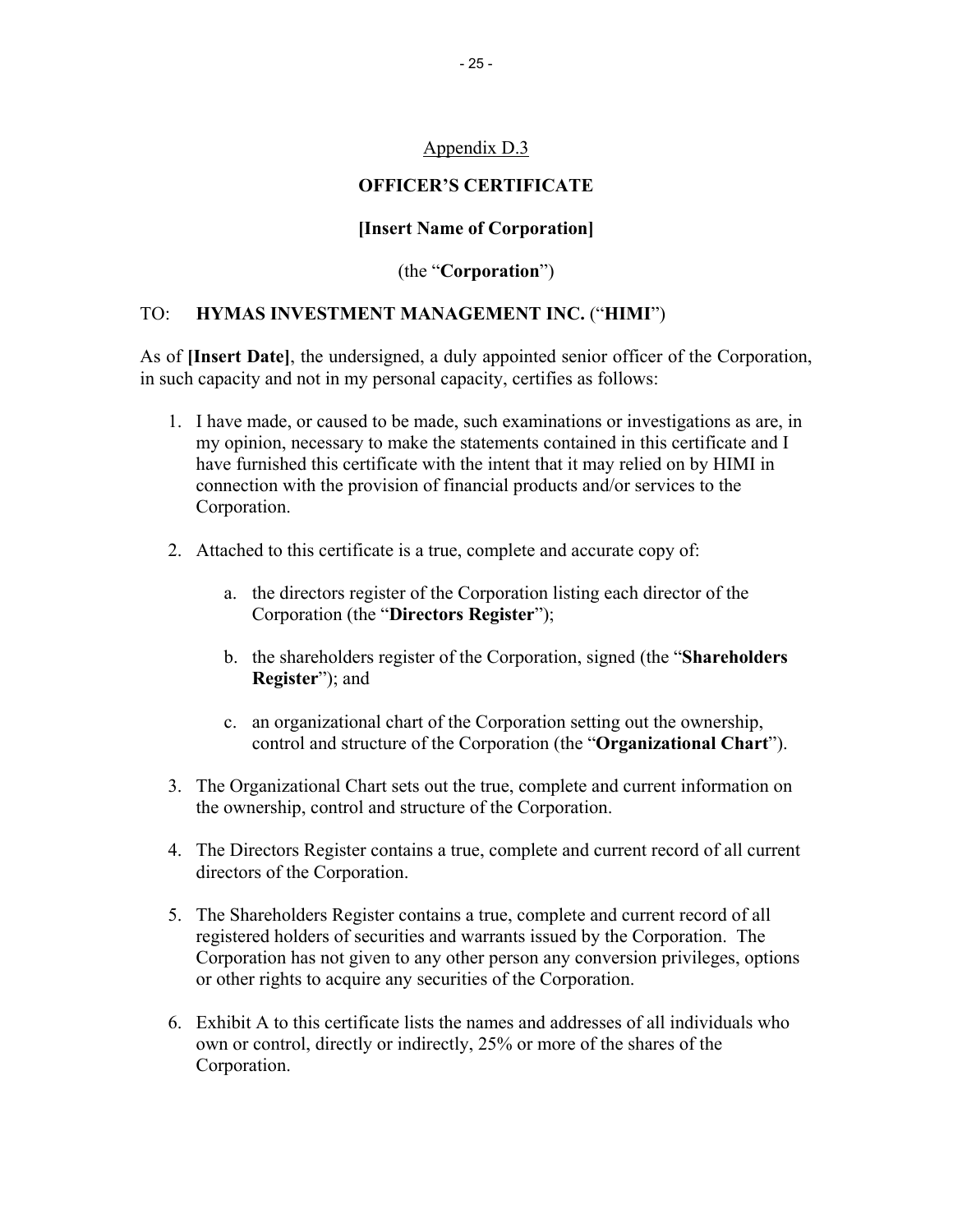- 7. If the Shareholders Register shows any registered holder of securities or warrants that is not an individual and that owns 25% or more of the shares of the Corporation, attached to this certificate is also:
	- a. an organizational chart identifying each entity and/or individual (and the addresses and occupations of such entities and/or individuals) that, directly or indirectly:
		- i. owns or controls 25% or more of the shares of the Corporation, or
		- ii. otherwise possesses the power to direct or cause the direction of the management or policies of the Corporation, whether by contract or otherwise, and
	- b. a shareholders register for any such entity, which shareholders register shall contain a true, complete and current record of all registered holders of securities and warrants issued by such entity.

To the best of the undersigned's knowledge, each such entity has not given to any other person any conversion privileges, options or other rights to acquire any securities of such entity.

- 8. The Corporation's most senior managing officer is: .
- 9. I agree to notify HIMI immediately in the event that there is any significant change in the ownership structure of the Corporation.

IN WITNESS WHEREOF the undersigned has executed this certificate as of the date first written above.

By: Name: Title<sup>-</sup>

## **EXHIBIT A TO OFFICER'S CERTIFICATE BENEFICIAL OWNERS**

**Please list the names and addresses of all individuals owning or controlling, directly or indirectly, 25% or more of the shares of the Corporation:**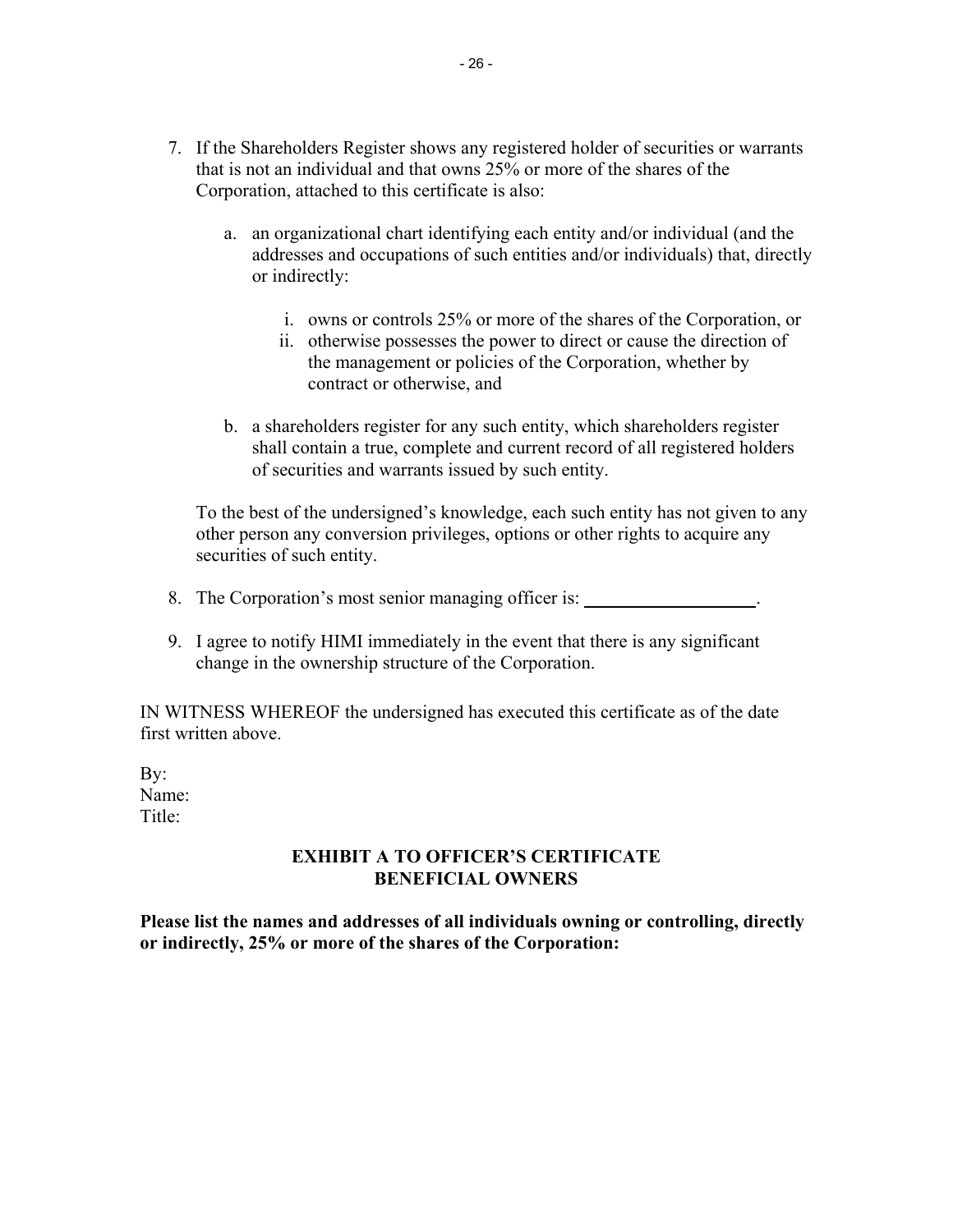## Appendix D.4

### **CERTIFICATE OF TRUST EXISTENCE**

### **[Insert Name of Trust]**

(the "**Trust**")

#### TO: **[HYMAS INVESTMENT MANAGEMENT, INC]** ("**HIMI**")

As of **[Insert Date]**, the undersigned, a duly appointed trustee and keeper of the records of the Trust under the trust deed dated **[Insert Date]** (the "**Trust Deed**"), in such capacity and not in my personal capacity, certifies as follows:

- 1. I have made, or caused to be made, such examinations or investigations as are, in my opinion, necessary to make the statements contained in this certificate and I have furnished this certificate with the intent that it may relied on by HIMI in connection with the provision of financial products and/or services to the Trust.
- 2. Attached to this certificate is a true, complete and accurate copy of the Trust Deed.
- 3. Exhibit A to this certificate lists the names and addresses of all (a) settlors, (b) trustees and (c) beneficiaries of the Trust.
- 4. I agree to notify HIMI immediately in any of the trustees or beneficiaries of the Trust change.

IN WITNESS WHEREOF the undersigned has executed this certificate as of the date first written above.

By: Name: Title<sup>-</sup>

# **EXHIBIT A TO CERTIFICATE OF TRUST EXISTENCE SETTLORS, TRUSTEES AND BENEFICIARIES**

**Please list all (a) settlors, (b) trustees and (c) beneficiaries of the Trust.**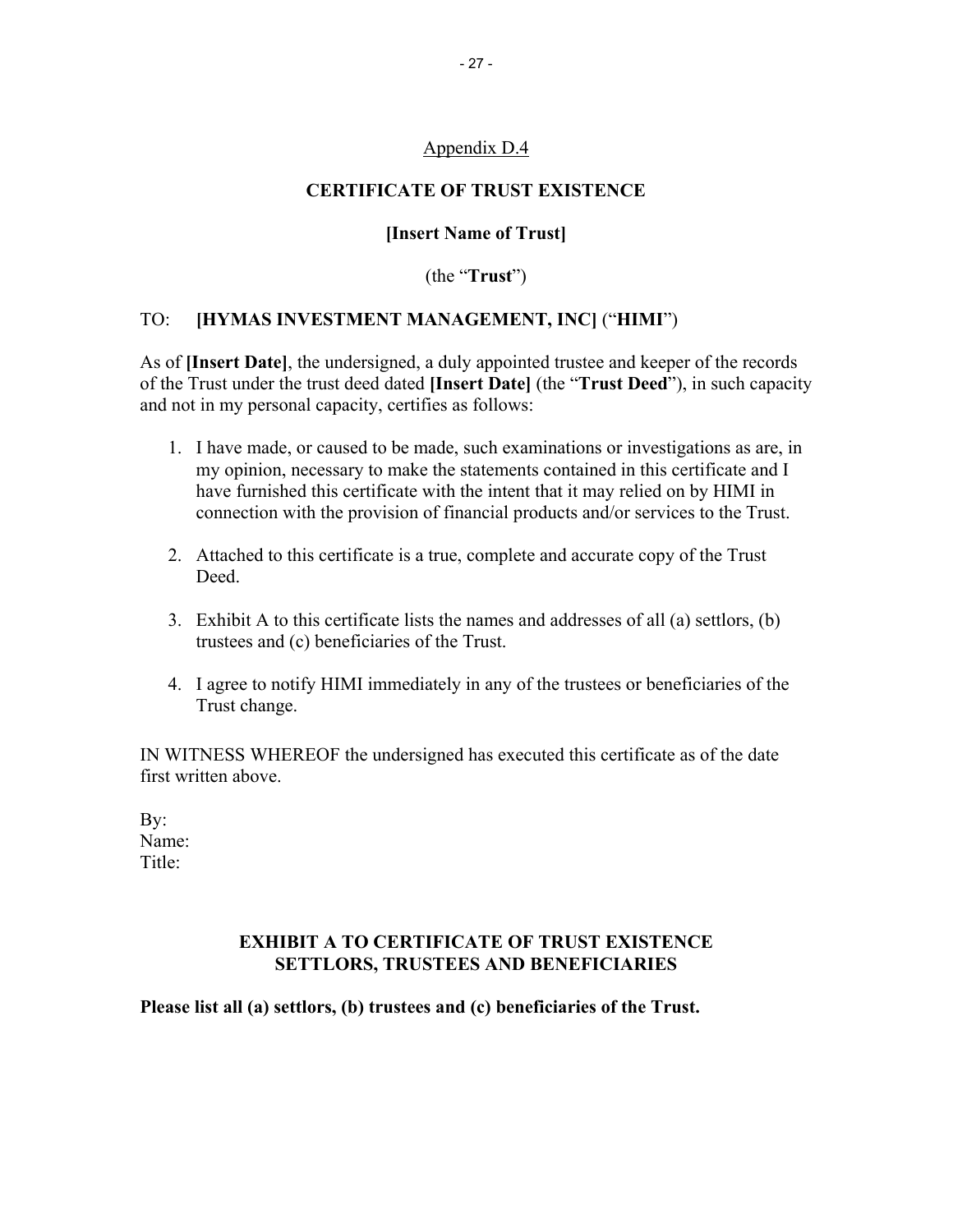# Appendix D.5

## **CERTIFICATE OF LIMITED PARTNERSHIP EXISTENCE**

### **[Insert Name of Limited Partnership]**

## (the "**Partnership**")

#### TO: **HYMAS INVESTMENT MANAGEMENT INC.** ("**HIMI**")

As of **[Insert Date]**, the undersigned, an officer of the general partner of the Partnership under the limited partnership agreement dated **[Insert Date]** (the "**Partnership Agreement**"), in such capacity and not in my personal capacity, certifies as follows:

- 1. I have made, or caused to be made, such examinations or investigations as are, in my opinion, necessary to make the statements contained in this certificate and I have furnished this certificate with the intent that it may relied on by HIMI in connection with the provision of financial products and/or services to the Partnership.
- 2. Attached to this certificate is a true, complete and accurate copy of:
	- a. The Partnership Agreement; and
	- b. an organizational chart of the Partnership setting out the ownership, control and structure of the Partnership (the "**Organizational Chart**").
- 3. The Organizational Chart sets out the true, complete and current information on the ownership, control and structure of the Corporation.
- 4. Exhibit A to this certificate lists the names and addresses of all individuals who own or control, directly or indirectly, 25% or more of the Partnership.
- 5. The most senior managing officer of the general partner of the Partnership is:
- 6. I agree to notify HIMI immediately in the event that there is any significant change in the ownership structure of the Partnership.

IN WITNESS WHEREOF the undersigned has executed this certificate as of the date first written above.

| By:    |  |  |  |
|--------|--|--|--|
| Name:  |  |  |  |
| Title: |  |  |  |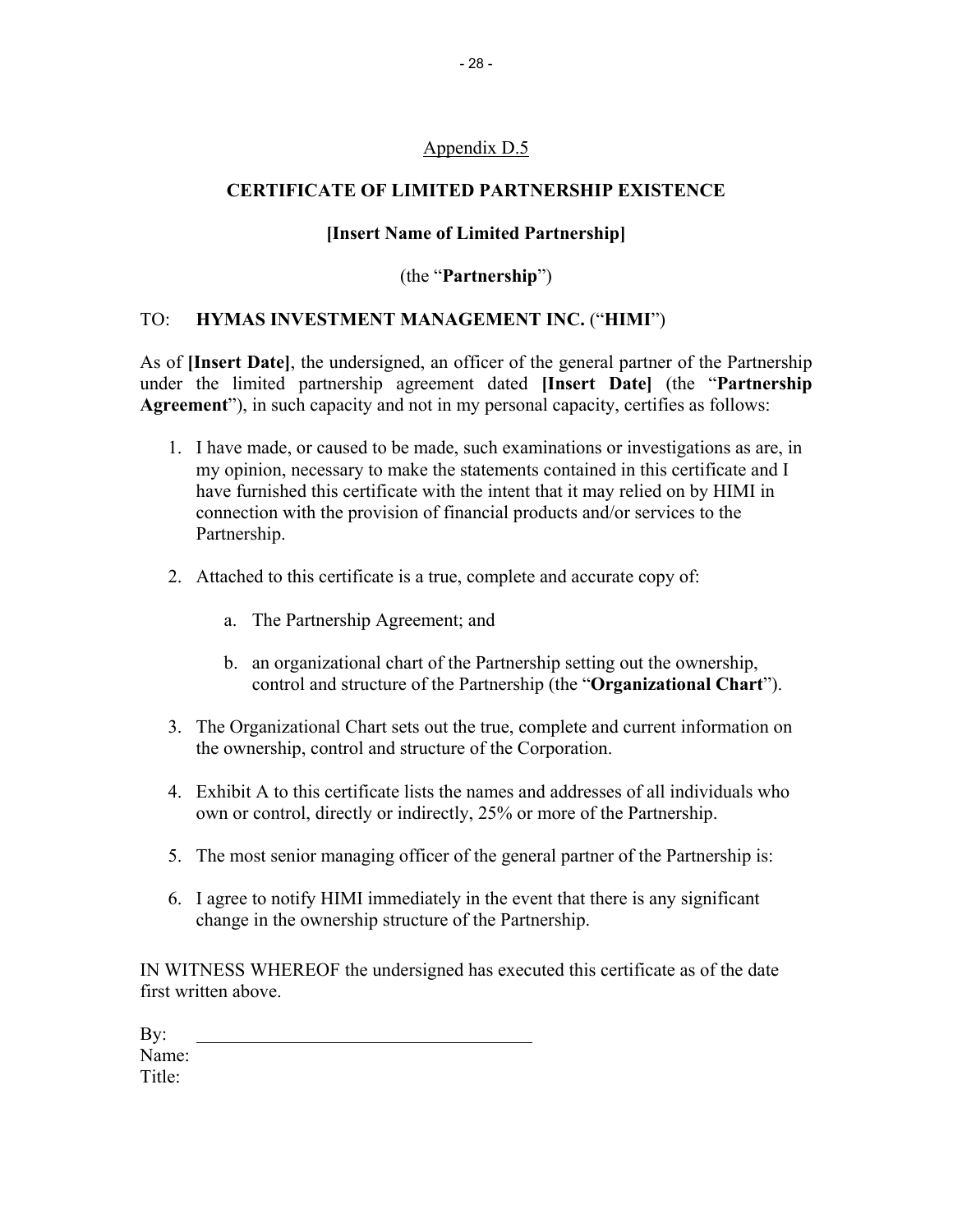## **EXHIBIT A TO CERTIFICATE OF LIMITED PARTNERSHIP EXISTENCE BENEFICIAL OWNERS**

**Please list the names and addresses of all individuals owning or controlling, directly or indirectly, 25% or more of the Partnership.**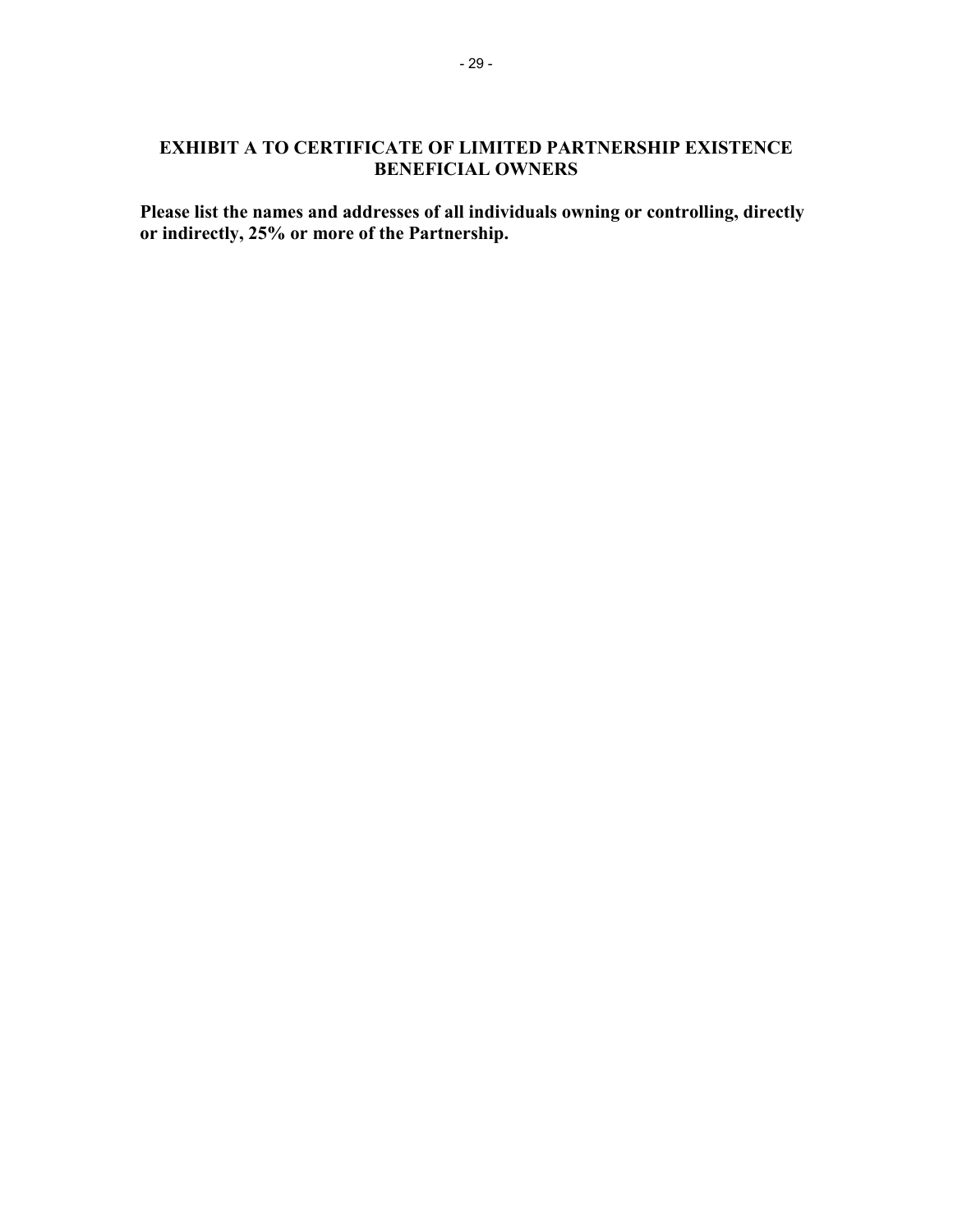#### Appendix E

#### **Alberta Securities Commission**

Suite 600, 250 – 5th Street SW Calgary, Alberta T2P 0R4 Telephone: (403) 297-6454 Toll free in Canada: 1-877-355-0585 Facsimile: (403) 297-2082

#### **British Columbia Securities Commission**

P.O. Box 10142, Pacific Centre 701 West Georgia Street Vancouver, British Columbia V7Y 1L2 Inquiries: (604) 899-6854 Toll free in Canada: 1-800-373-6393 Facsimile: (604) 899-6581 Email: inquiries@bcsc.bc.ca

#### **The Manitoba Securities Commission**

500 – 400 St. Mary Avenue Winnipeg, Manitoba R3C 4K5 Telephone: (204) 945-2548 Toll free in Manitoba 1-800-655-5244 Facsimile: (204) 945-0330

### **Financial and Consumer Services**

**Commission (New Brunswick)**

85 Charlotte Street, Suite 300 Saint John, New Brunswick E2L 2J2 Telephone: (506) 658-3060 Toll free in Canada: 1-866-933-2222 Facsimile: (506) 658-3059 Email: info@fcnb.ca

#### **Government of Nunavut**

Department of Justice Legal Registries Division P.O. Box 1000, Station 570 1st Floor, Brown Building Iqaluit, Nunavut X0A 0H0 Telephone: (867) 975-6590 Facsimile: (867) 975-6594

#### **Ontario Securities Commission**

20 Queen Street West, 22nd Floor Toronto, Ontario M5H 3S8 Telephone: (416) 593- 8314 Toll free in Canada: 1-877-785-1555 Facsimile: (416) 593-8122 Email: exemptmarketfilings@osc.gov.on.ca Public official contact regarding indirect collection of information: Inquiries Officer

#### **Prince Edward Island Securities Office**

95 Rochford Street, 4th Floor Shaw Building P.O. Box 2000 Charlottetown, Prince Edward Island C1A 7N8 Telephone: (902) 368-4569 Facsimile: (902) 368-5283

#### **Autorité des marchés financiers**

800, Square Victoria, 22e étage C.P. 246, Tour de la Bourse Montréal, Québec H4Z 1G3 Telephone: (514) 395-0337 or 1-877-525- 0337 Facsimile: (514) 873-6155 (For filing purposes only) Facsimile: (514) 864-6381 (For privacy requests only) Email: financementdessocietes@lautorite.qc.ca (For corporate finance issuers); fonds dinvestissement@lautorite.qc.ca (For investment fund issuers)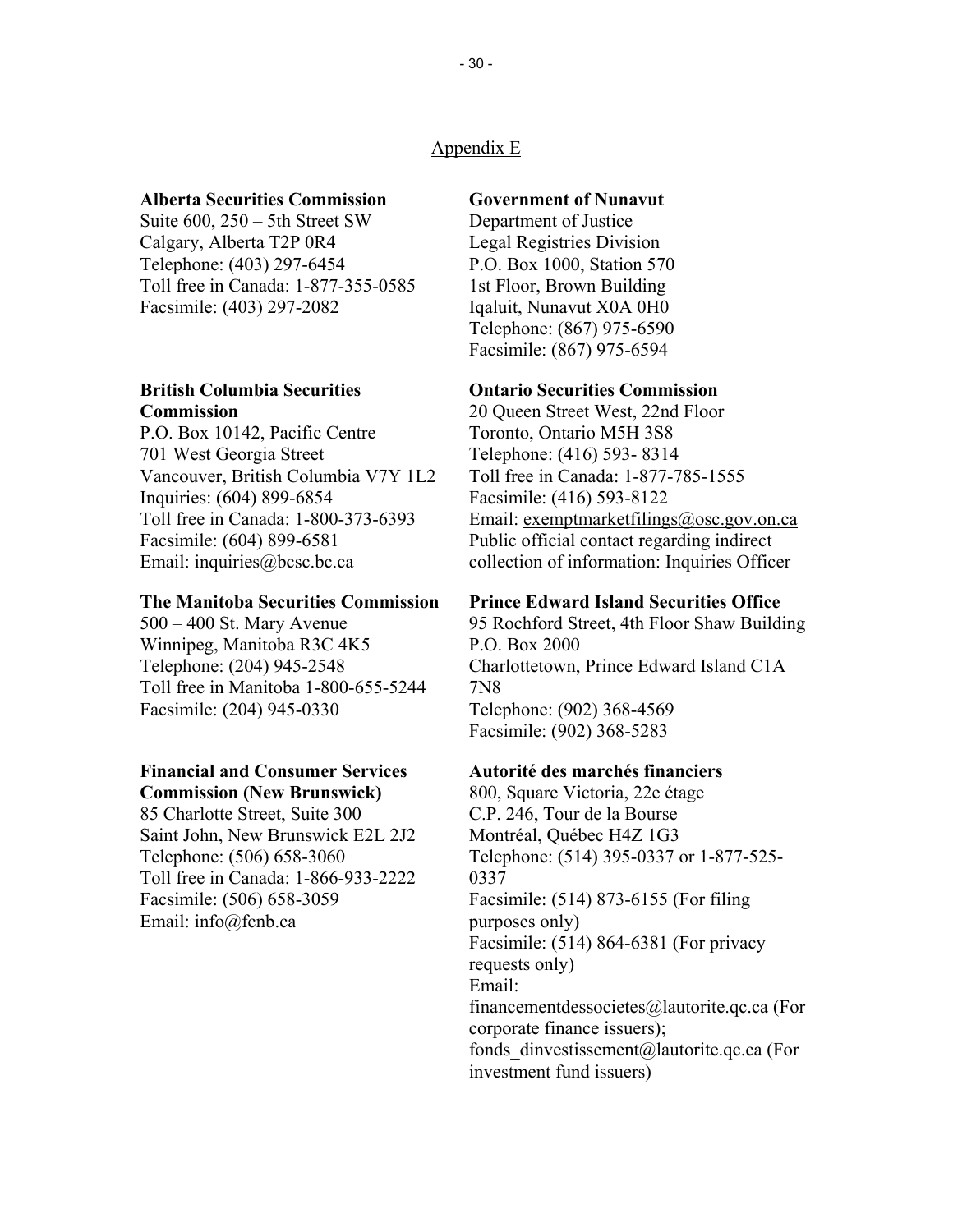#### **Government of Newfoundland and Labrador, Financial Services Regulation Division**

P.O. Box 8700, Confederation Building 2nd Floor, West Block, Prince Philip Drive St. John's, Newfoundland and Labrador A1B 4J6 Attention: Director of Securities Telephone: (709) 729-4189 Facsimile: (709) 729-6187

#### **Government of the Northwest Territories Office of the Superintendent of Securities**

P.O. Box 1320 Yellowknife, Northwest Territories X1A 2L9 Attention: Deputy Superintendent, Legal & Enforcement Telephone: (867) 920-8984 Facsimile: (867) 873-0243

## **Nova Scotia Securities Commission**

Suite 400, 5251 Duke Street Duke Tower, P.O. Box 458 Halifax, Nova Scotia B3J 2P8 Telephone: (902) 424-7768 Facsimile: (902) 424-4625

### **Financial and Consumer Affairs Authority of Saskatchewan**

Suite 601 - 1919 Saskatchewan Drive Regina, Saskatchewan S4P 4H2 Telephone: (306) 787-5879 Facsimile: (306) 787-5899

# **Government of Yukon Department of Community Services** Law Centre, 3rd Floor

2130 Second Avenue Whitehorse, Yukon Y1A 5H6 Telephone: (867) 667-5314 Facsimile: (867) 393-6251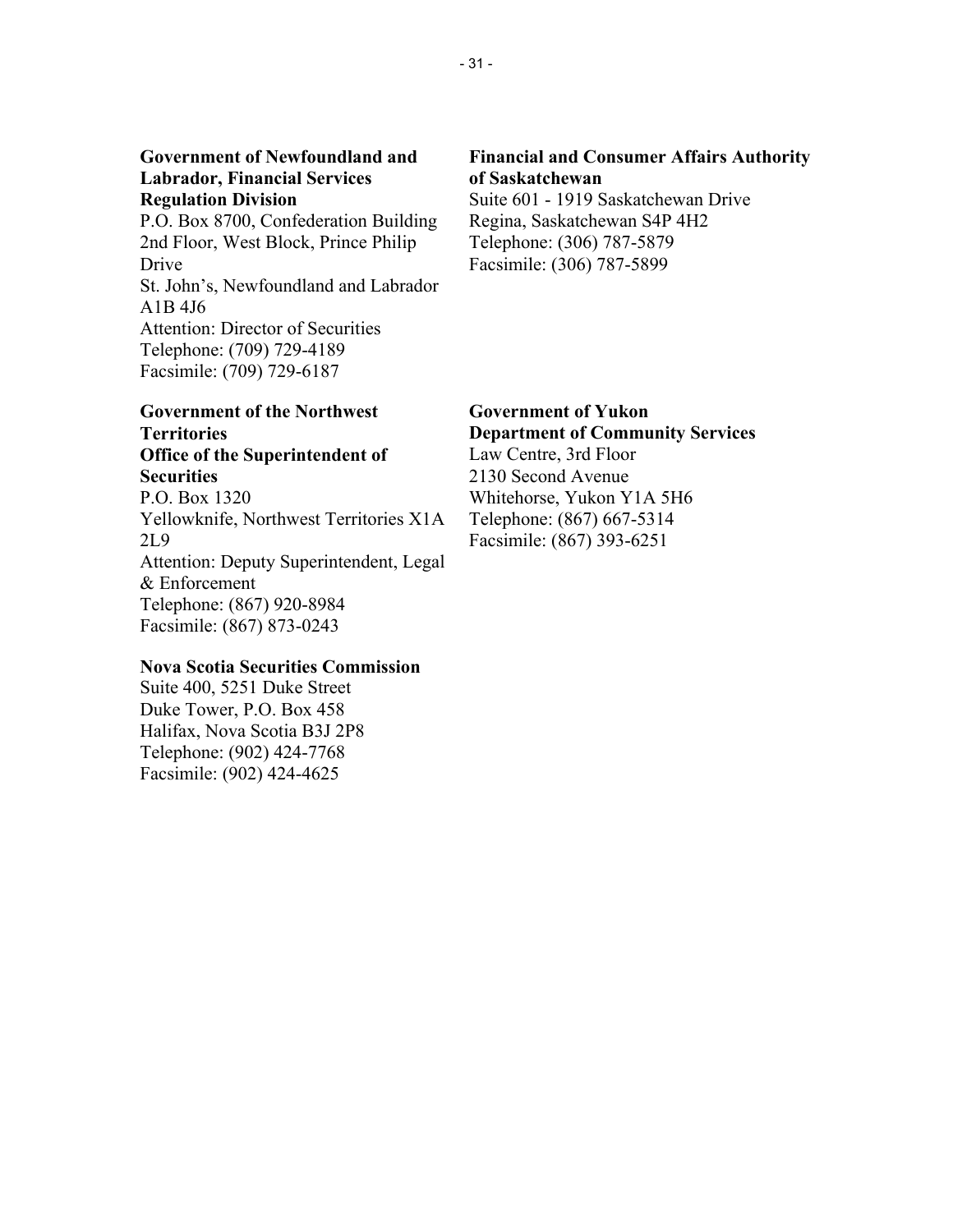#### Appendix F Additional Risk Disclosure

### **No Assurance of Returns**

There can be no guarantee against losses resulting from an investment in Units and there can be no assurance that the Fund's investment approach will be successful or that its investment objectives will be attained. The Fund could realize substantial losses from some or all of its investments. An investment in the Fund is not intended as a complete investment program. A purchase of Units should be considered only by persons financially able to bear the risk of loss associated with an investment in the Fund.

## **Fluctuations in Unit Values**

Unit values fluctuate with changes in the market value of the assets of the Fund, and the value of such securities owned will be affected by factors beyond the control of HIMI. The value of the Fund's Units may fluctuate as a result of various factors, including general economic and market conditions, changes in interest rates, changes in the financial condition or performance of the issuers in which the Fund invests, and currency fluctuations to the extent holds non-Canadian securities.

## **Concentration of Investments**

The Fund's investment portfolio may become concentrated in a limited number of companies in specific industry sectors. Accordingly, the return of the Fund may be dependent upon the performance of a relatively small number of investments or the performance of a one or a few industry sectors. This may involve the Fund in more risk than funds with broadly diversified equity or bond portfolios since the performance of the specific stock, industry, market sector or asset class could significantly and adversely affect the overall performance of the Fund. In addition, this concentration means that the Fund is not intended to be, and would generally not be suitable as, a complete investment program for any investor.

# **Reliance on Key Individual**

HIMI is relying upon the services of its President, James Hymas, to fulfil its obligations as the Fund's investment manager. Should Mr. Hymas become incapable of providing portfolio management services to the Fund for any reason, HIMI would seek to provide a replacement, or retain a sub-advisor, but if it was unable to do so it would need to take steps to terminate the Fund.

#### **Illiquidity of Units**

While the Units are transferable, Units are being offered on a private placement basis, and any such transfer will be subject to resale restrictions under applicable Canadian securities laws. Units are redeemable, but these redemption rights may be suspended in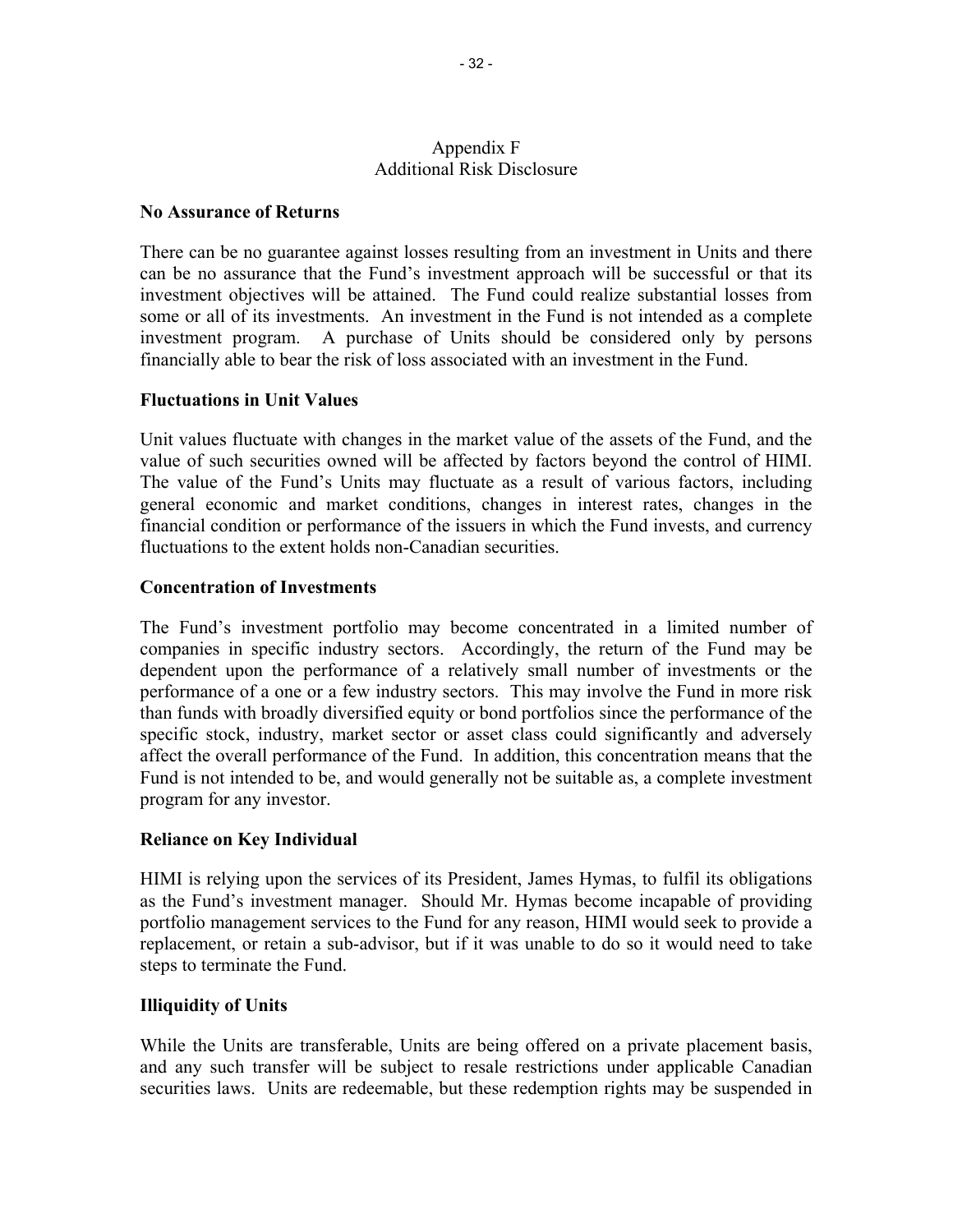certain circumstances. Consequently, investors may be unable to liquidate their Units, and are therefore cautioned that an investment in Units will not be suitable for investors with a short investment horizon. Furthermore, this lack of liquidity, plus the fact that Unit certificates are generally not issued, means that Units generally cannot be used by a Unitholder as collateral for any loan the Unitholder may have, whether undertaken in order to purchase Units or otherwise. .

## **Effect of Substantial Redemptions of Units**

Substantial redemptions of Units may require the Fund to sell assets it would not otherwise sell and at less than optimal prices in order to raise the necessary cash to fund redemptions. This could generate additional capital gains which would need to be distributed to Unitholders. A smaller asset base could limit the investment opportunities available to the Fund and increase its management expense ratio. Such factors could adversely affect both the value of Units being redeemed and of the Units remaining outstanding.

#### **Investment Outside Canada**

The Fund may invest its assets outside of Canada. If it does so, the value of its investments will be affected, among other things, by the value of the Canadian dollar relative to the value of the currency in which the foreign investment is denominated. If these foreign investments are made outside the United States, there may be less publicly available information about a foreign company than a Canadian or U.S. company; the company may be less regulated and have lower accounting, auditing or financial reporting standards; and volume and liquidity of the foreign markets in which the investment trades may be less and transaction costs higher than in Canada or the United **States**.

#### **Exchange Rate Fluctuations**

Units of the Fund are issued and redeemed, and the Fund's net asset value is calculated, only in Canadian dollars. Unitholders resident outside Canada will bear all risks associated with fluctuations in the exchange rate between the Canadian dollar and their local currency.

#### **Status of the Fund**

While units of a trust are equity securities similar to shares of a corporation, trusts are not governed by any corporate statutes. Therefore, unlike shares of a corporation, Unitholders will not have the statutory rights normally associated with ownership of shares, such as the right to bring "oppression" or "derivative" actions or the right to attend an annual meeting of shareholders of the corporation. The Fund is not a trust company and, accordingly, is not registered under the trust company legislation of any jurisdiction. While the Fund is a mutual fund as defined in provincial securities legislation, it does not operate in accordance with the requirements of Canadian securities regulations (such as National Instruments 81-101, 81-102 or 81-107) applicable to public